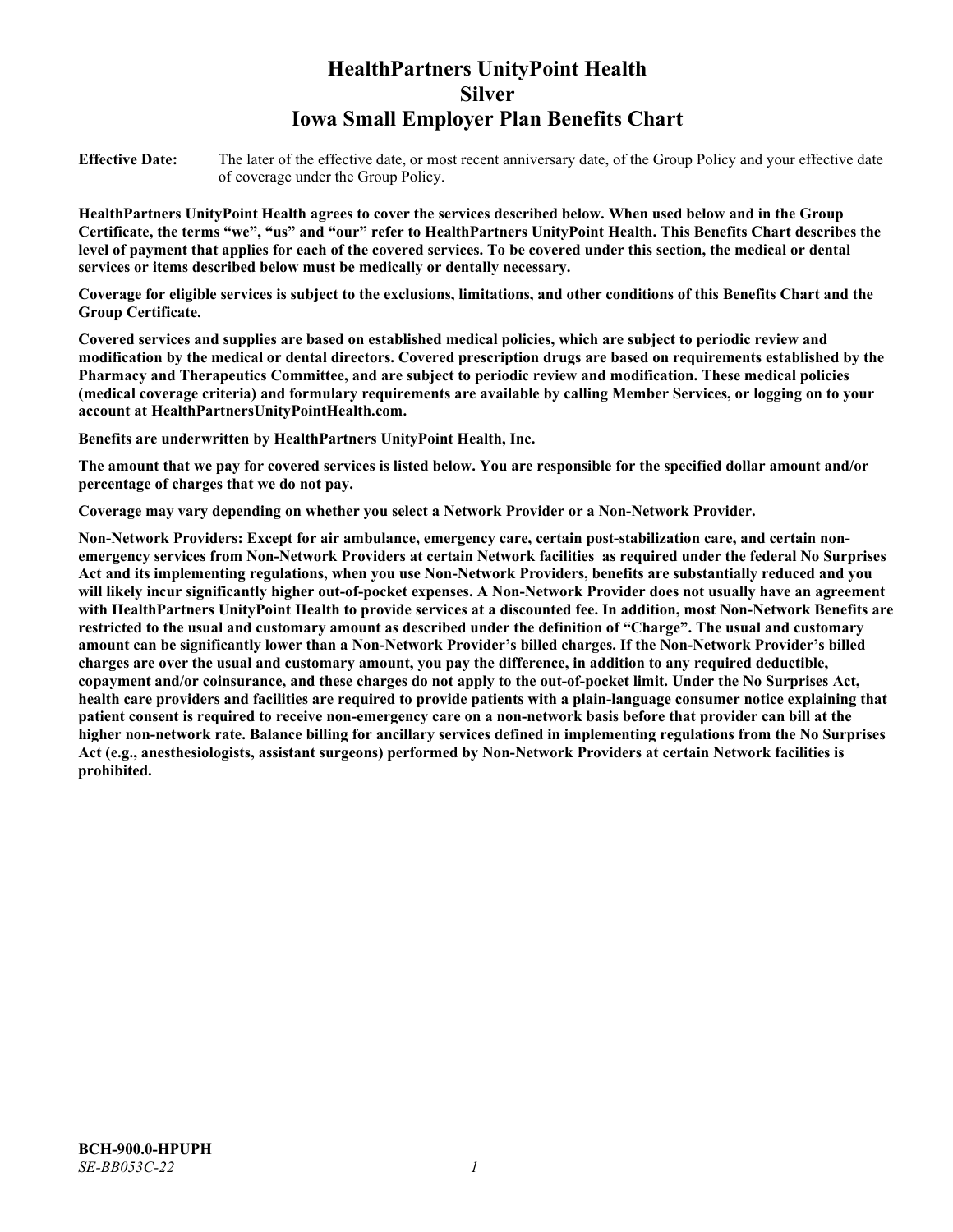# **These definitions apply to this Benefits Chart. They also apply to the Group Certificate.**

| <b>Biosimilar drug:</b> | A prescription drug, approved by the Food and Drug Administration (FDA), that the FDA has<br>determined is biosimilar to and interchangeable with a biological brand name drug. Biosimilar<br>drugs are not considered generic drugs and are not covered under the generic drug benefit.                                                                                                                                                                                                                                                                                                                                           |
|-------------------------|------------------------------------------------------------------------------------------------------------------------------------------------------------------------------------------------------------------------------------------------------------------------------------------------------------------------------------------------------------------------------------------------------------------------------------------------------------------------------------------------------------------------------------------------------------------------------------------------------------------------------------|
| <b>Brand name drug:</b> | A prescription drug, approved by the Food and Drug Administration (FDA), that is<br>manufactured, sold, or licensed for sale under a trademark by the pharmaceutical company that<br>originally researched and developed the drug. Brand name drugs have the same active-ingredient<br>formula as the generic version of the drug. However, generic drugs are manufactured and sold by<br>other drug manufacturers and are generally not available until after the patent on the brand name<br>drug has expired. A few brand name drugs may be covered at the generic drug benefit level if<br>this is indicated on the formulary. |
| Calendar year:          | This is the 12-month period beginning 12:01 A.M. central time, on January 1, and ending 12:00<br>A.M. central time of the next following December 31.                                                                                                                                                                                                                                                                                                                                                                                                                                                                              |
| Charge:                 | For covered services delivered by participating Network Providers, is the provider's discounted<br>charge for a given medical/surgical service, procedure or item.                                                                                                                                                                                                                                                                                                                                                                                                                                                                 |
|                         | For covered services delivered by Non-Network providers, a contracted rate may apply if such<br>arrangement is available to HealthPartners UnityPoint Health.                                                                                                                                                                                                                                                                                                                                                                                                                                                                      |
|                         | For the Usual and Customary Charge for covered services delivered by Non-Network Providers,<br>our payment is calculated using one of the following options to be determined at the discretion of<br>HealthPartners UnityPoint Health: 1) a percentage of the Medicare fee schedule; 2) a comparable<br>schedule if the service is not on the Medicare fee schedule; or 3) a commercially reasonable rate<br>for such service.                                                                                                                                                                                                     |
|                         | The usual and customary charge is the maximum amount allowed that we consider in the<br>calculation of the payment of charges incurred for certain covered services. You must pay for<br>any charges above the usual and customary charge, and they do not apply to the out-of-pocket<br>limit.                                                                                                                                                                                                                                                                                                                                    |
|                         | A charge is incurred for covered ambulatory medical and surgical services, on the date the<br>service or item is provided. A charge is incurred for covered inpatient services, on the date of<br>admission to a hospital. To be covered, a charge must be incurred on or after your effective date<br>and on or before the termination date.                                                                                                                                                                                                                                                                                      |
| Copayment/coinsurance:  | The specified dollar amount, or percentage, of charges incurred for covered services, which we<br>do not pay, but which you must pay, each time you receive certain medical services, procedures<br>or items. Our payment for those covered services or items begins after the copayment or<br>coinsurance is satisfied. Covered services or items requiring a copayment or coinsurance are<br>specified in this Benefits Chart.                                                                                                                                                                                                   |
|                         | For services provided by a Network Provider:                                                                                                                                                                                                                                                                                                                                                                                                                                                                                                                                                                                       |
|                         | An amount which is listed as a flat dollar copayment is applied to a Network Provider's<br>discounted charges for a given service. However, if the Network Provider's discounted charge<br>for a service or item is less than the flat dollar copayment, you will pay the Network Provider's<br>discounted charge. An amount which is listed as a percentage of charges or coinsurance is based<br>on the Network Provider's discounted charges, calculated at the time the claim is processed,<br>which may include an agreed upon fee schedule rate for case rate or withhold arrangements.                                      |
|                         | For services provided by a Non-Network Provider:                                                                                                                                                                                                                                                                                                                                                                                                                                                                                                                                                                                   |
|                         | Any copayment or coinsurance is applied to the lesser of the provider's charges or the usual and<br>customary charge for a service.                                                                                                                                                                                                                                                                                                                                                                                                                                                                                                |
|                         | A copayment or coinsurance is due at the time a service is provided, or when billed by the<br>provider.                                                                                                                                                                                                                                                                                                                                                                                                                                                                                                                            |
|                         |                                                                                                                                                                                                                                                                                                                                                                                                                                                                                                                                                                                                                                    |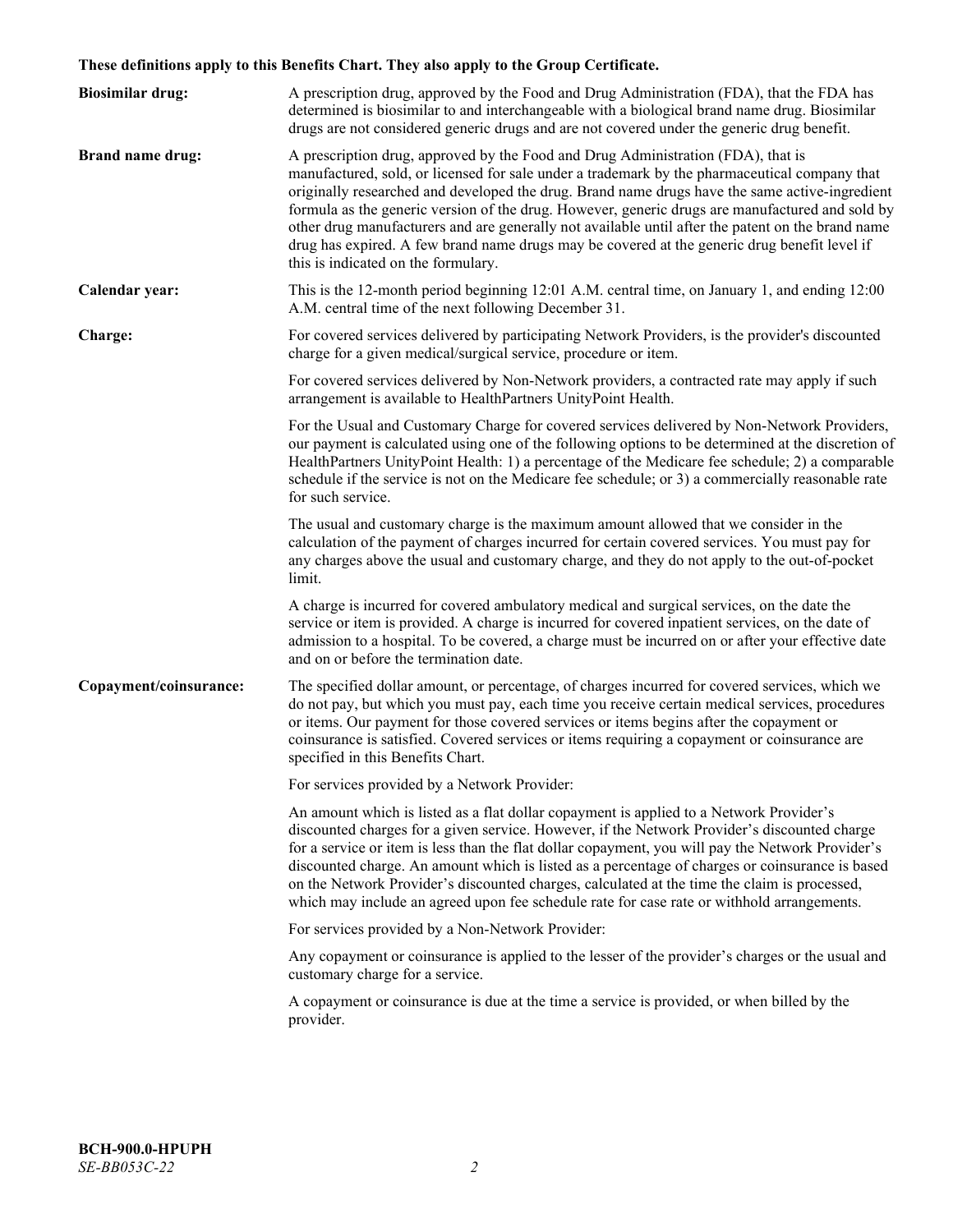| Deductible:               | The specified dollar amount of charges incurred for covered services, which we do not pay, but<br>an enrollee or a family has to pay first in a calendar year. Our payment for those services or items<br>begins after the deductible is satisfied. For Network Providers, the amount of the charges that<br>apply to the deductible are based on the Network Provider's discounted charges, calculated at the<br>time the claim is processed, which may include an agreed upon fee schedule rate for case rate or<br>withhold arrangements. For Non-Network Providers, the amount of charges that apply to the<br>deductible are the lesser of the provider's charges or the usual and customary charge for a<br>service. |
|---------------------------|----------------------------------------------------------------------------------------------------------------------------------------------------------------------------------------------------------------------------------------------------------------------------------------------------------------------------------------------------------------------------------------------------------------------------------------------------------------------------------------------------------------------------------------------------------------------------------------------------------------------------------------------------------------------------------------------------------------------------|
|                           | Any amounts paid or reimbursed by a third party, including but not limited to: point of service<br>rebates, manufacturer coupons, manufacturer debit cards or other forms of direct reimbursement<br>to an insured for a product or service, will not apply toward your deductible, to the extent<br>permitted under state and federal law.                                                                                                                                                                                                                                                                                                                                                                                |
|                           | Your plan has an embedded deductible. This means once an insured meets the individual<br>deductible, the plan begins paying benefits for that person. If two or more members of the family<br>meet the family deductible, the plan begins paying benefits for all members of the family,<br>regardless of whether each insured has met the individual deductible. However, an insured may<br>not contribute more than the individual deductible toward the family deductible.                                                                                                                                                                                                                                              |
|                           | All services are subject to the deductible, unless otherwise indicated below in this Benefits Chart.                                                                                                                                                                                                                                                                                                                                                                                                                                                                                                                                                                                                                       |
| Formulary:                | This is a current list, which may be revised from time to time, of prescription drugs, medications,<br>equipment and supplies covered by us as indicated in this Benefits Chart which are covered at the<br>highest benefit level. Some drugs on the formulary may require prior authorization to be covered<br>as formulary drugs. The formulary, and information on drugs that require prior authorization, are<br>available by calling Member Services, or logging on to your account at<br>HealthPartnersUnityPointHealth.com.                                                                                                                                                                                         |
| Generic drug:             | A prescription drug, approved by the Food and Drug Administration (FDA) that the FDA has<br>determined is comparable to a brand name drug product in dosage form, strength, route of<br>administration, quality, intended use and documented bioequivalence. Generally, generic drugs<br>cost less than brand name drugs. Some brand name drugs may be covered at the generic drug<br>benefit level if this is indicated on the formulary.                                                                                                                                                                                                                                                                                 |
| Lifetime maximum benefit: | The specified coverage limit actually paid by us for services and/or charges incurred by you for a<br>given procedure or diagnosis. Payment of benefits under this Benefits Chart ceases when that<br>lifetime maximum benefit is reached. You have to pay for any subsequent charges. Essential<br>health benefits are not subject to any lifetime maximums.                                                                                                                                                                                                                                                                                                                                                              |
| Non-formulary drug:       | This is a prescription drug, approved by the Food and Drug Administration (FDA), that is not on<br>the formulary, is medically necessary and is not investigative or otherwise excluded under the<br>Certificate.                                                                                                                                                                                                                                                                                                                                                                                                                                                                                                          |
| Out-of-pocket expenses:   | You pay the specified copayments/coinsurance and deductibles applicable for particular services,<br>subject to the out-of-pocket limits described below. These amounts are in addition to the monthly<br>premium payments.                                                                                                                                                                                                                                                                                                                                                                                                                                                                                                 |
| Out-of-pocket limit:      | You pay the copayments/coinsurance and deductibles for covered services, to the individual or<br>family out-of-pocket limits. Thereafter we cover 100% of charges incurred for all other covered<br>services, for the rest of the calendar year. You pay amounts greater than the out-of-pocket limits<br>if you exceed any lifetime maximum benefit or any visit or day limits. Essential health benefits<br>are not subject to any lifetime maximums.                                                                                                                                                                                                                                                                    |
|                           | Non-Network Benefits above the usual and customary charge (see definition of charge above) do<br>not apply to the out-of-pocket limit.                                                                                                                                                                                                                                                                                                                                                                                                                                                                                                                                                                                     |
|                           | Non-Network Benefits for transplant surgery do not apply to the out-of-pocket limit.                                                                                                                                                                                                                                                                                                                                                                                                                                                                                                                                                                                                                                       |
|                           | Any amounts paid or reimbursed by a third party, including but not limited to: point of service<br>rebates, manufacturer coupons, manufacturer debit cards or other forms of direct reimbursement<br>to an insured for a product or service, will not apply as an out-of-pocket expense, to the extent<br>permitted under state and federal law.                                                                                                                                                                                                                                                                                                                                                                           |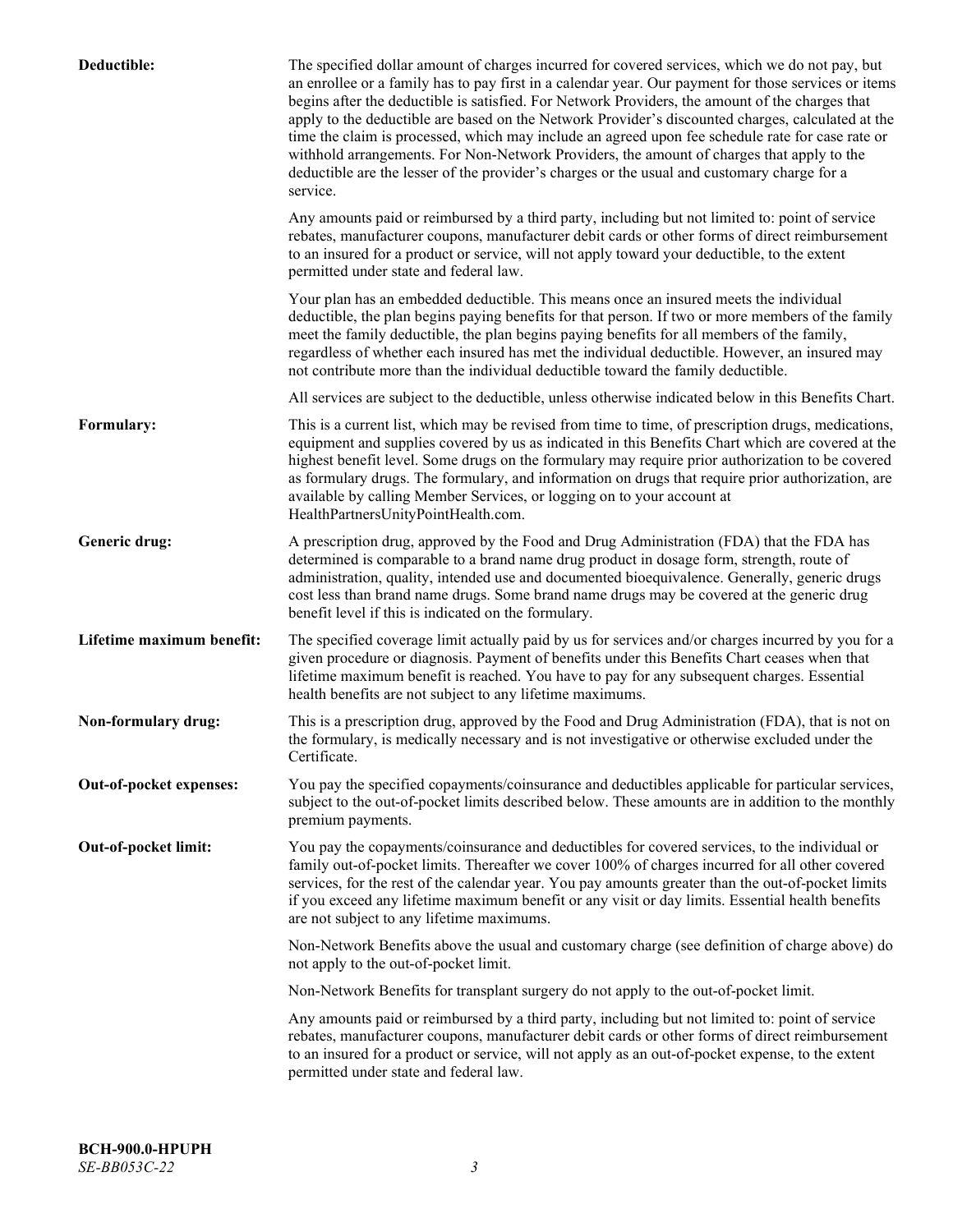You are responsible to keep track of the out-of-pocket expenses. Contact our Member Services department for assistance in determining the amount paid by the enrollee for specific eligible services received. Claims for reimbursement under the out-of-pocket limit provisions are subject to the same time limits and provisions described under the "Claims Provisions" section of the Certificate. **Specialty drug list:** This is a current list, which may be revised from time to time, of prescription drugs, medications, equipment and supplies, which are typically bio-pharmaceuticals. The purpose of a specialty drug list is to facilitate enhanced monitoring of complex therapies used to treat specific conditions. Specialty drugs are covered by us as indicated in this Benefits Chart. The specialty drug list is available by calling Member Services, or logging on to your account at [HealthPartnersUnityPointHealth.com.](https://www.healthpartnersunitypointhealth.com/)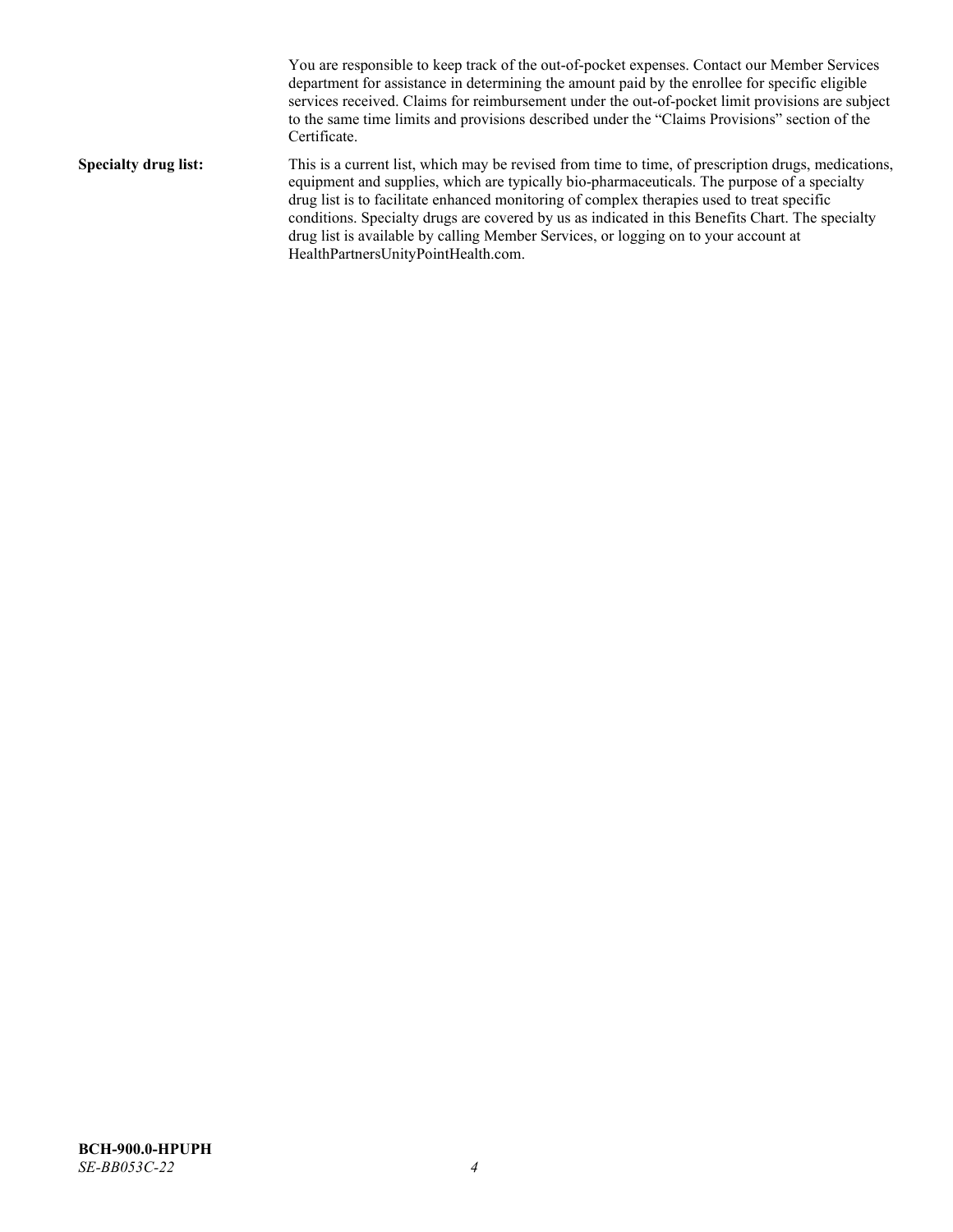# **DEDUCTIBLES, OUT-OF-POCKET LIMITS AND LIFETIME MAXIMUMS**

#### **Individual calendar year deductible**

| <b>Network Benefits</b> | <b>Non-Network Benefits</b> |
|-------------------------|-----------------------------|
| \$5,000                 | \$10,000                    |

### **Family calendar year deductible**

| <b>Network Benefits</b> | <b>Non-Network Benefits</b> |
|-------------------------|-----------------------------|
| \$10,000                | \$20,000                    |

Separate deductibles must be satisfied under the Network Benefits and Non-Network Benefits.

Your plan has an embedded deductible. This means once an insured meets the individual deductible, the plan begins paying benefits for that person. If two or more members of the family meet the family deductible, the plan begins paying benefits for all members of the family, regardless of whether each insured has met the individual deductible. However, an insured may not contribute more than the individual deductible toward the family deductible.

Any amounts paid or reimbursed by a third party, including but not limited to: point of service rebates, manufacturer coupons, manufacturer debit cards or other forms of direct reimbursement to an insured for a product or service, will not apply toward your deductible, to the extent permitted under state and federal law.

### **Individual calendar year out-of-pocket limit**

| <b>Network Benefits</b> | <b>Non-Network Benefits</b> |
|-------------------------|-----------------------------|
| \$8,500                 | \$30,000                    |

### **Family calendar year out-of-pocket limit**

| <b>Network Benefits</b> | <b>Non-Network Benefits</b> |
|-------------------------|-----------------------------|
| \$17,000                | \$60,000                    |

Separate out-of-pocket limits must be satisfied under the Network Benefits and Non-Network Benefits.

Non-Network Benefits above the usual and customary charge will not apply toward the individual or family out-of-pocket limit.

Non-Network Benefits for transplant surgery do not apply to the out-of-pocket limit.

Any amounts paid or reimbursed by a third party, including but not limited to: point of service rebates, manufacturer coupons, manufacturer debit cards or other forms of direct reimbursement to an insured for a product or service, will not apply as an out-ofpocket expense, to the extent permitted under state and federal law.

#### **Lifetime maximum benefit for bariatric surgery**

| <b>Network Benefits</b> | <b>Non-Network Benefits</b> |
|-------------------------|-----------------------------|
| Unlimited.              | \$5,000                     |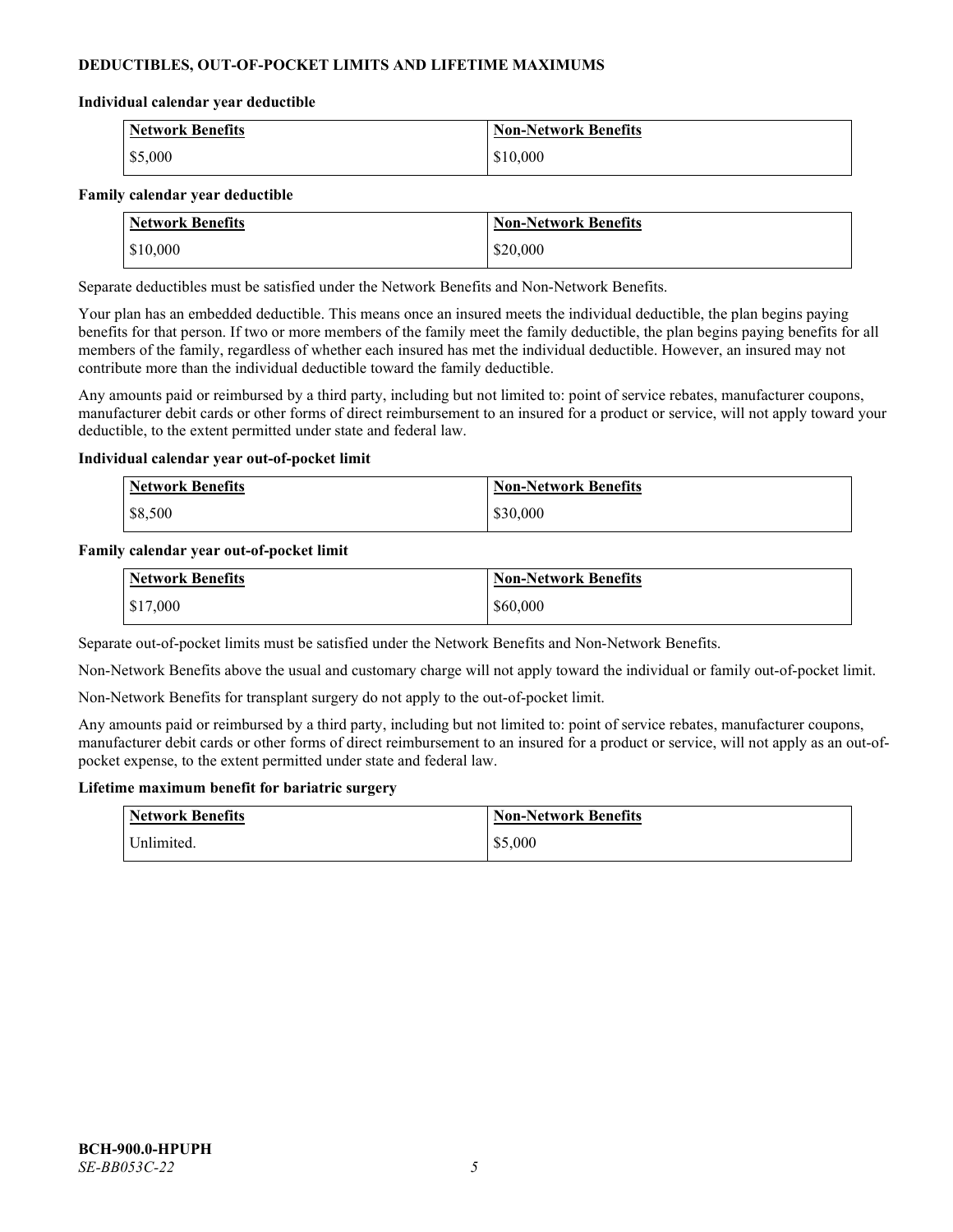# **AMBULANCE AND MEDICAL TRANSPORTATION**

### **Covered Services:**

We cover ambulance and medical transportation for medical emergencies.

We also cover medically necessary, non-emergency ground and air medical transportation if it meets our coverage criteria.

Under the No Surprises Act, non-network air ambulance providers may not bill patients for more than their cost-sharing responsibility for the corresponding Network service.

Covered services and supplies are based on established medical policies, which are subject to periodic review and modification by the medical or dental directors. These medical policies (medical coverage criteria) and applicable prior authorization requirements are available by calling Member Services, or logging on to your account at [HealthPartnersUnityPointHealth.com.](https://www.healthpartnersunitypointhealth.com/)

| <b>Network Benefits</b>      | <b>Non-Network Benefits</b> |
|------------------------------|-----------------------------|
| 70% of the charges incurred. | See Network Benefits.       |

### **Not Covered:**

See "Services Not Covered" in the Group Certificate.

# **BEHAVIORAL HEALTH SERVICES**

### **Covered Services:**

Covered services are based on established medical policies, which are subject to periodic review and modification by the medical directors. These medical policies (medical coverage criteria) are available by calling Member Services, or logging on to your account at [HealthPartnersUnityPointHealth.com.](https://www.healthpartnersunitypointhealth.com/)

### **Mental health services**

We cover services for mental health diagnoses as described in the Diagnostic and Statistical Manual of Mental Disorders – Fifth Edition (DSM-5) (most recent edition).

**Outpatient services including intensive outpatient and day treatment services:** We cover medically necessary outpatient professional mental health services for evaluation, crisis intervention, and treatment of mental health disorders.

A comprehensive diagnostic assessment will be used as the basis for a determination by a mental health professional, concerning the appropriate treatment and the extent of services required.

Outpatient services we cover for a diagnosed mental health condition include the following:

- Individual, group, family, and multi-family therapy;
- Medication management provided by a physician, certified nurse practitioner, or physician's assistant;
- Psychological testing services for the purposes of determining the differential diagnoses and treatment planning for patients currently receiving behavioral health services;
- Day treatment and intensive outpatient services in a licensed program;
- Partial hospitalization services in a licensed hospital or community mental health center;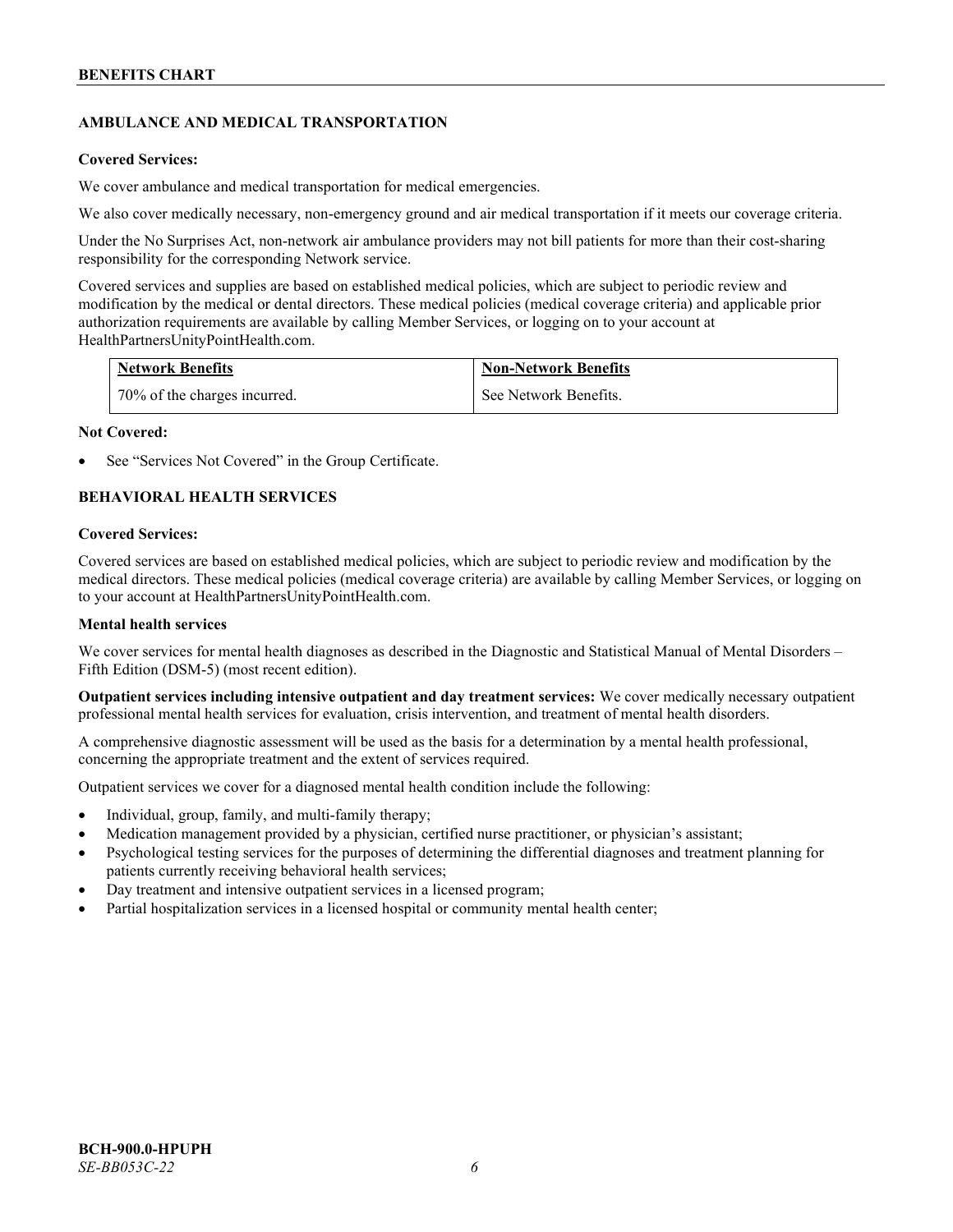- Psychotherapy and nursing services provided in the home if authorized by us; and
- Treatment for gender dysphoria.

| <b>Network Benefits</b>                                                                                                                                                                                                                                                                                                                                                                                   | <b>Non-Network Benefits</b>  |
|-----------------------------------------------------------------------------------------------------------------------------------------------------------------------------------------------------------------------------------------------------------------------------------------------------------------------------------------------------------------------------------------------------------|------------------------------|
| 70% of the charges incurred.                                                                                                                                                                                                                                                                                                                                                                              | 50% of the charges incurred. |
| <b>First three visits</b>                                                                                                                                                                                                                                                                                                                                                                                 |                              |
| The first three mental health and substance use disorder<br>visits, urgent care visits, office visits, convenience<br>clinic visits, telephone visits and e-visits (other than<br>Virtuwell <sup>®</sup> or HealthPartners UnityPoint Health Virtual<br>Care) combined in a calendar year are covered at<br>100%, not subject to the deductible.<br>Physician services are included; however, charges for |                              |
| day treatment services, group visits, office procedures,<br>laboratory, radiology and other ancillary services are<br>not included and will be subject to the deductible and<br>coinsurance.                                                                                                                                                                                                              |                              |

# **Group therapy**

| Network Benefits             | <b>Non-Network Benefits</b>  |
|------------------------------|------------------------------|
| 70% of the charges incurred. | 50% of the charges incurred. |

# **Inpatient services, including mental health residential treatment services:** We cover the following:

- Medically necessary inpatient services in a hospital and professional services for treatment of mental health disorders. Medical stabilization is covered under inpatient hospital services in the "Hospital and Skilled Nursing Facility Services" section; and
- Medically necessary mental health residential treatment services. This care must be authorized by us and provided by a hospital or residential behavioral health treatment facility licensed by the local state or Department of Health and Human Services. Services not covered under this benefit include halfway houses, group homes, extended care facilities, shelter services, correctional services, detention services, transitional services, group residential services, foster care services and wilderness programs.

| <b>Network Benefits</b>      | Non-Network Benefits         |
|------------------------------|------------------------------|
| 70% of the charges incurred. | 50% of the charges incurred. |

# **Substance use disorder (SUD) services**

We cover medically necessary services for assessments by a licensed alcohol and drug counselor and treatment of substance use disorders as defined in the latest edition of the DSM-5.

**Outpatient services, including intensive outpatient and day treatment services:** We cover medically necessary outpatient professional services for the diagnosis and treatment of substance use disorder. Substance use disorder treatment services must be provided by a program licensed by the local Department of Health and Human Services.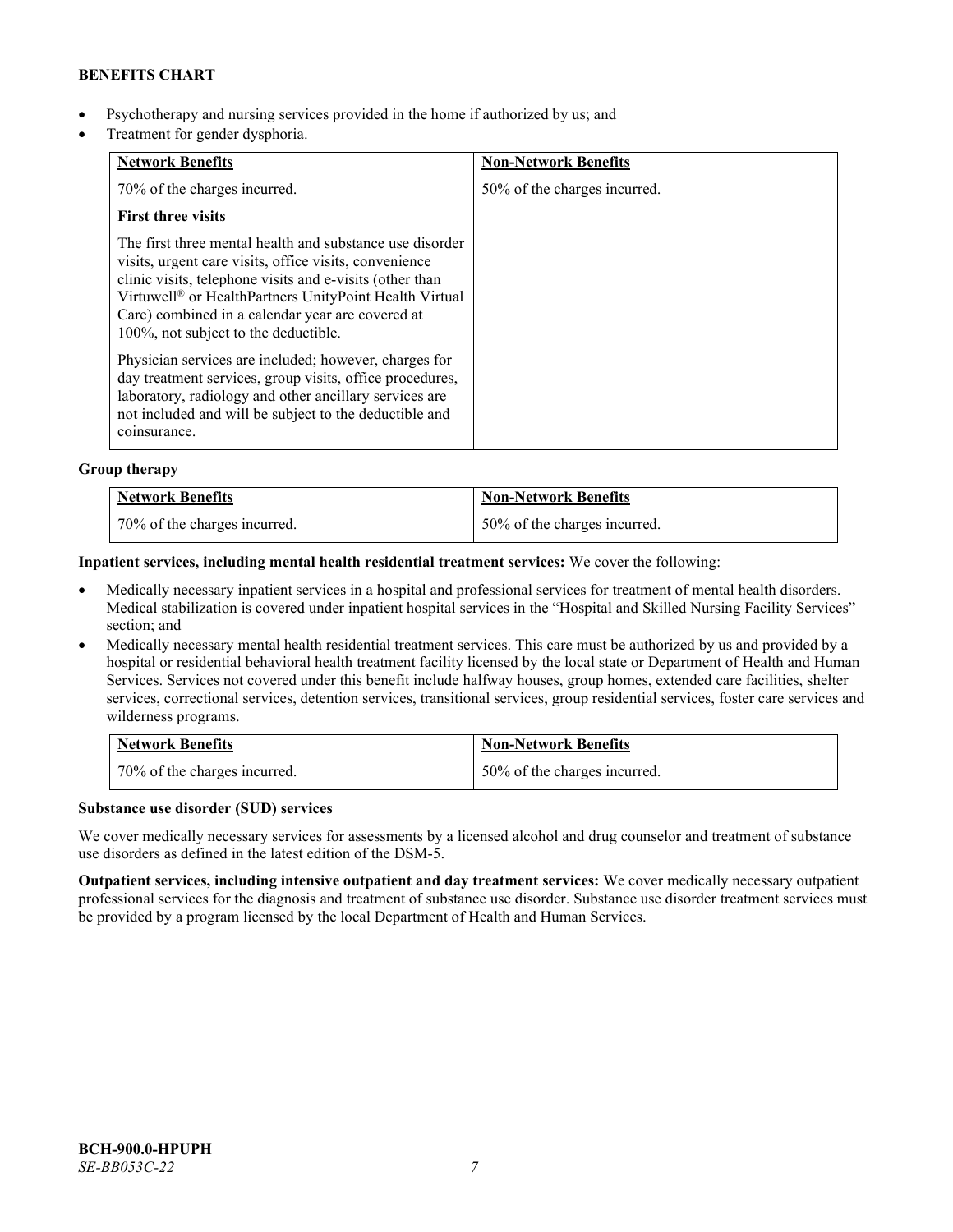Outpatient services we cover for a diagnosed substance use disorder include the following:

- Individual, group, family, and multi-family therapy provided in an office setting;
- Opiate replacement therapy including methadone and buprenorphine treatment; and
- Day treatment and intensive outpatient services in a licensed program.

| <b>Network Benefits</b>                                                                                                                                                                                                                                                                                              | <b>Non-Network Benefits</b>  |
|----------------------------------------------------------------------------------------------------------------------------------------------------------------------------------------------------------------------------------------------------------------------------------------------------------------------|------------------------------|
| 70% of the charges incurred.                                                                                                                                                                                                                                                                                         | 50% of the charges incurred. |
| <b>First three visits</b>                                                                                                                                                                                                                                                                                            |                              |
| The first three mental health and substance use disorder<br>visits, urgent care visits, office visits, convenience<br>clinic visits, telephone visits and e-visits (other than<br>Virtuwell or UnityPoint Health Virtual Care) combined<br>in a calendar year are covered at 100%, not subject to<br>the deductible. |                              |
| Physician services are included; however, charges for<br>day treatment services, group visits, office procedures,<br>laboratory, radiology and other ancillary services are<br>not included and will be subject to the deductible and<br>coinsurance.                                                                |                              |

**Inpatient services:** We cover the following:

- Medically necessary inpatient services in a hospital or primary residential treatment in a licensed substance use disorder treatment center. Primary residential treatment is an intensive residential treatment program of limited duration, typically 30 days or less.
- Services provided in a hospital that is licensed by the local state and accredited by Medicare; and
- Detoxification services in a hospital or community detoxification facility if it is licensed by the local Department of Health and Human Services.

| <b>Network Benefits</b>      | <b>Non-Network Benefits</b>  |
|------------------------------|------------------------------|
| 70% of the charges incurred. | 50% of the charges incurred. |

# **Not Covered:**

See "Services Not Covered" in the Group Certificate.

# **CHIROPRACTIC SERVICES**

# **Covered Services:**

We cover chiropractic services for rehabilitative care. Chiropractic services are adjustments to any abnormal articulations of the human body, especially those of the spinal column, for the purpose of giving freedom of action to impinged nerves that may cause pain or deranged function.

Massage therapy which is performed in conjunction with other treatment/modalities by a chiropractor, is part of a prescribed treatment plan and is not billed separately is covered.

| <b>Network Benefits</b>      | <b>Non-Network Benefits</b>  |
|------------------------------|------------------------------|
| 70% of the charges incurred. | 50% of the charges incurred. |

# **Not Covered:**

- Massage therapy for the purpose of comfort or convenience of the insured.
- See "Services Not Covered" in the Group Certificate.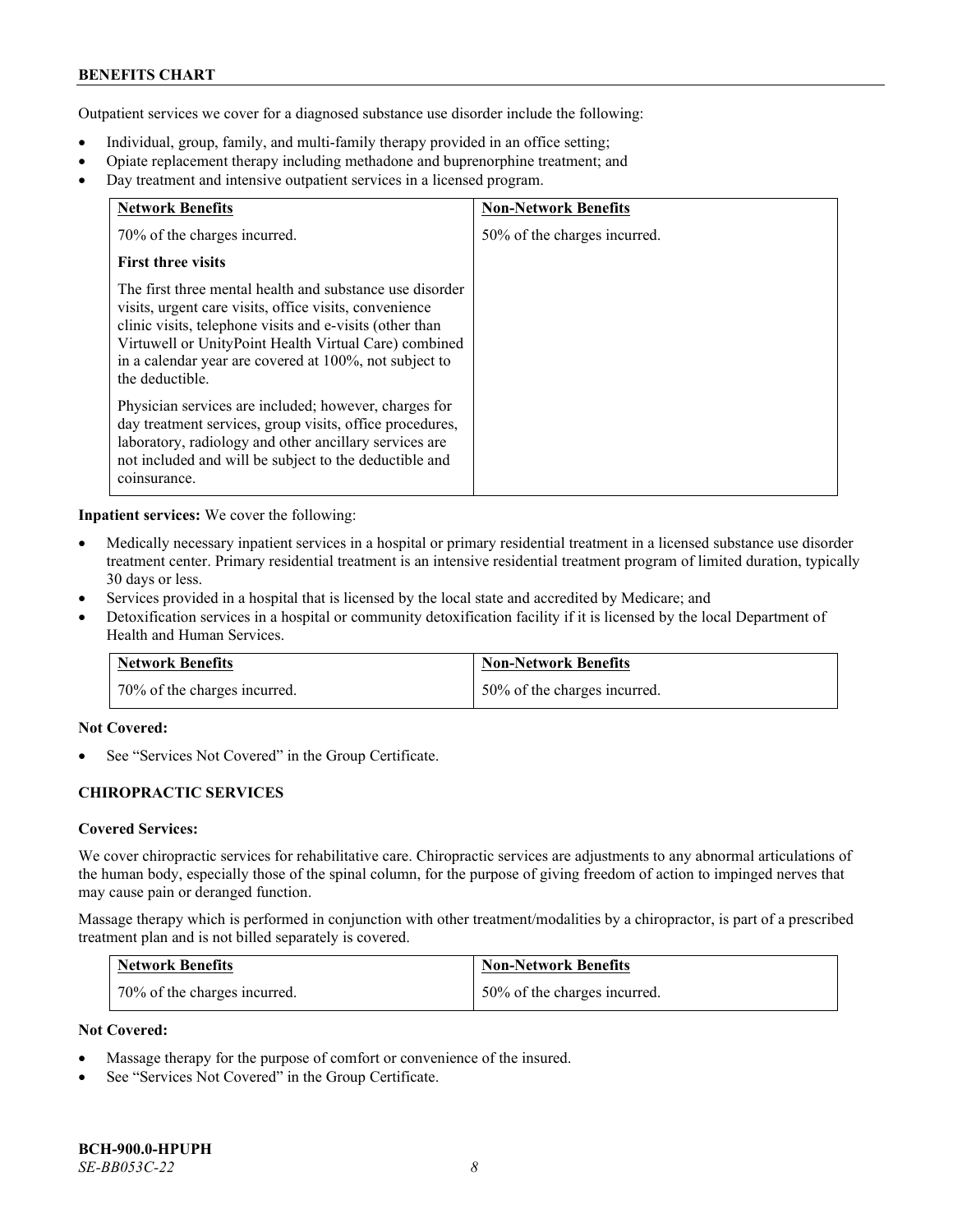# **CLINICAL TRIALS**

# **Covered Services:**

We cover certain routine services if you participate in a Phase I, Phase II, Phase III or Phase IV clinical trial that is conducted in relation to the prevention, detection, or treatment of cancer or other life-threatening disease or condition as defined in the Affordable Care Act. We cover routine patient costs for services that would be eligible under this Benefits Chart if the service were provided outside of a clinical trial.

| <b>Network Benefits</b>                              | <b>Non-Network Benefits</b>                          |
|------------------------------------------------------|------------------------------------------------------|
| Coverage level is same as corresponding Network      | Coverage level is same as corresponding Non-Network  |
| Benefits, depending on type of service provided such | Benefits, depending on type of service provided such |
| as Office Visits for Illness or Injury, Inpatient or | as Office Visits for Illness or Injury, Inpatient or |
| Outpatient Hospital Services.                        | Outpatient Hospital Services.                        |

### **Not Covered:**

- The investigative item, device or service itself.
- Items or services that are provided solely to satisfy data collection and analysis needs and that are not used in the direct clinical management of the patient.
- A service that is clearly inconsistent with widely accepted and established standards of care for a particular diagnosis.
- See "Services Not Covered" in the Group Certificate.

# **DENTAL SERVICES**

# **Covered Services:**

We cover services as described below.

**Accidental dental services:** We cover dentally necessary services to treat and restore damage done to sound, natural, unrestored teeth as a result of an accidental injury. Coverage is for damage caused by external trauma to face and mouth only, not for cracked or broken teeth which result from biting or chewing. We cover restorations, root canals, crowns and replacement of teeth lost that are directly related to the accident in which the insured was involved. We cover initial exams, xrays, and palliative treatment including extractions, and other oral surgical procedures directly related to the accident. Subsequent treatment must be initiated within the specified timeframe and must be directly related to the accident. We do not cover restoration and replacement of teeth that are not "sound and natural" at the time of the accident.

Full mouth rehabilitation to correct occlusion (bite) and malocclusion (misaligned teeth not due to the accident) are not covered.

When an implant-supported dental prosthetic treatment is pursued, the accidental dental benefit will be applied to the prosthetic procedure. Benefits are limited to the amount that would be paid toward the placement of a removable dental prosthetic appliance that could be used in the absence of implant treatment. Care must be provided or pre-authorized by a network dentist.

| Network Benefits             | <b>Non-Network Benefits</b>  |
|------------------------------|------------------------------|
| 70% of the charges incurred. | 50% of the charges incurred. |

For all accidental dental services, treatment and/or restoration must be initiated within six months of the date of the injury. Coverage is limited to the initial course of treatment and/or initial restoration. Services must be provided within 24 months of the date of injury to be covered.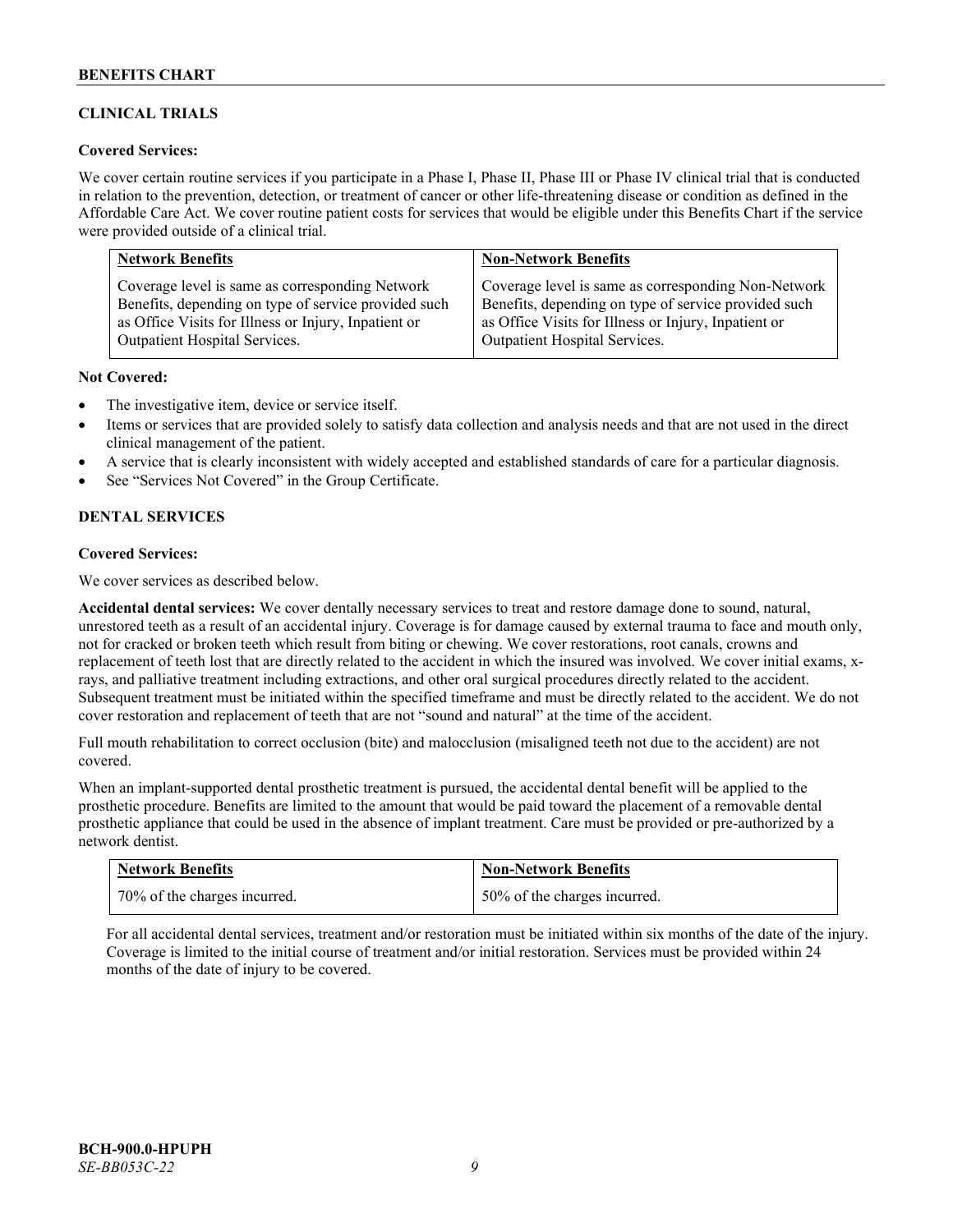### **Medical referral dental services**

**Medically necessary outpatient dental services:** We cover medically necessary outpatient dental services. Coverage is limited to dental services required for treatment of an underlying medical condition, e.g., removal of teeth to complete radiation treatment for cancer of the jaw, cysts and lesions.

| <b>Network Benefits</b>      | <b>Non-Network Benefits</b>  |
|------------------------------|------------------------------|
| 70% of the charges incurred. | 50% of the charges incurred. |

**Medically necessary hospitalization and anesthesia for dental care:** We cover medically necessary hospitalization and anesthesia for dental care. This is limited to charges incurred by an insured who: (1) is a child under age five; (2) is severely disabled; (3) has a medical condition, and requires hospitalization or general anesthesia for dental care treatment; or (4) is a child between age five and 12 and care in dental offices has been attempted unsuccessfully and usual methods of behavior modification have not been successful, or when extensive amounts of restorative care, exceeding four appointments, are required. The requirement of a hospital setting must be due to an insured's underlying medical condition. Coverage is limited to facility and anesthesia charges. Anesthesia is covered in a hospital or a dental office. Oral surgeon/dentist professional fees are not covered. The following are examples, though not all-inclusive, of medical conditions which may require hospitalization for dental services: severe asthma, severe airway obstruction or hemophilia. Hospitalization required due to the behavior of the insured or due to the extent of the dental procedure is not covered.

| <b>Network Benefits</b>      | <b>Non-Network Benefits</b>  |
|------------------------------|------------------------------|
| 70% of the charges incurred. | 50% of the charges incurred. |

**Medical complications of dental care:** We cover medical complications of dental care. Treatment must be medically necessary care and related to medical complications of non-covered dental care, including complications of the head, neck, or substructures.

| <b>Network Benefits</b>      | <b>Non-Network Benefits</b>  |
|------------------------------|------------------------------|
| 70% of the charges incurred. | 50% of the charges incurred. |

**Oral surgery:** We cover oral surgery. Coverage is limited to treatment of medical conditions requiring oral surgery, such as treatment of oral neoplasm, non-dental cysts, fracture of the jaws, trauma of the mouth and jaws, and any other oral surgery procedures provided as medically necessary dental services.

| <b>Network Benefits</b>      | <b>Non-Network Benefits</b>  |
|------------------------------|------------------------------|
| 70% of the charges incurred. | 50% of the charges incurred. |

**Treatment of cleft lip and cleft palate of a dependent child:** We cover treatment of cleft lip and cleft palate of a dependent child to age 26, including orthodontic treatment and oral surgery directly related to the cleft. Benefits are limited to inpatient or outpatient expenses arising from medical and dental treatment that was scheduled or initiated prior to the dependent turning age 19. Dental services which are not required for the treatment of cleft lip or cleft palate are not covered. If a dependent child covered under the Certificate is also covered under a dental plan which includes orthodontic services, that dental plan shall be considered primary for the necessary orthodontic services. Oral appliances are subject to the same copayment, conditions and limitations as durable medical equipment.

| <b>Network Benefits</b>       | <b>Non-Network Benefits</b>  |
|-------------------------------|------------------------------|
| 170% of the charges incurred. | 50% of the charges incurred. |

**Treatment of temporomandibular disorder (TMD) and craniomandibular disorder (CMD):** We cover surgical and nonsurgical treatment of temporomandibular disorder (TMD) and craniomandibular disorder (CMD), which is medically necessary care. Dental services which are not required to directly treat TMD or CMD are not covered.

| <b>Network Benefits</b>      | <b>Non-Network Benefits</b>  |
|------------------------------|------------------------------|
| 70% of the charges incurred. | 50% of the charges incurred. |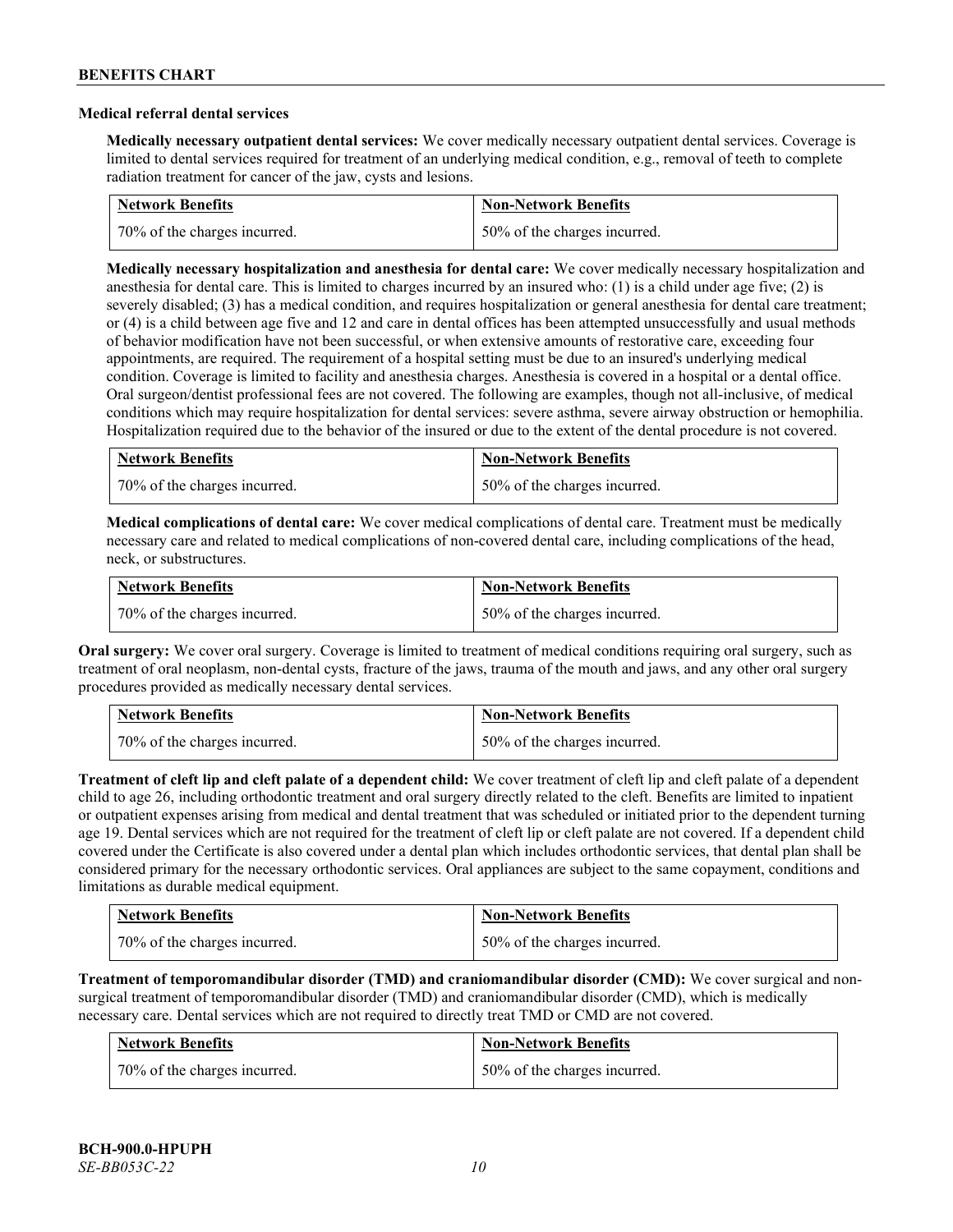# **Not Covered:**

- Dental treatment, procedures or services not listed in this Benefits Chart.
- Accident related dental services if treatment is (1) provided to teeth which are not sound and natural, (2) to teeth which have been restored, (3) initiated beyond six months from the date of the injury, (4) received beyond the initial treatment or restoration or (5) received beyond 24 months from the date of injury.
- Oral surgery to remove wisdom teeth, except as stated in the pediatric dental amendment.
- Orthognathic treatment or procedures and all related services.
- See "Services Not Covered" in the Group Certificate.

# **DIABETES AND HYPERTENSION DISEASE MANAGEMENT PROGRAM**

# **Covered Services:**

If you meet criteria for coverage, you may qualify for the diabetes and/or hypertension disease management program.

The program covers group health coaching which focuses on weight loss, exercise, behavior modification and health education through Omada Health.

| Network Benefits                                            | Non-Network Benefits |
|-------------------------------------------------------------|----------------------|
| 100% of the charges incurred.<br>Deductible does not apply. | Not applicable.      |

# **Not Covered:**

See "Services Not Covered" in the Group Certificate.

# **DIABETIC EQUIPMENT AND SUPPLIES**

### **Covered Services:**

We cover physician prescribed medically appropriate and necessary drugs and supplies used in the management and treatment of diabetes for insureds with gestational, Type I or Type II diabetes including durable diabetic equipment and disposable supplies, as described below.

Certain items are only covered if your condition meets our coverage criteria and obtained through an authorized vendor. For more information on what we cover and any prior authorization requirements, call Member Services or log on to your account at [HealthPartnersUnityPointHealth.com.](https://www.healthpartnersunitypointhealth.com/)

Insulin and medications for diabetes are covered as outpatient drugs under the "Prescription Drug Services" section.

**Pumps and pump supplies.** These include diabetic insulin pumps, diabetic infusion pumps and infusion pump supplies such as infusion sets, tubing, connectors and syringe reservoirs.

| <b>Network Benefits</b>                                                                                              | <b>Non-Network Benefits</b>  |
|----------------------------------------------------------------------------------------------------------------------|------------------------------|
| Pumps received at a pharmacy:<br>70% of the charges incurred.<br>Deductible does not apply.                          | 50% of the charges incurred. |
| Pumps received from a non-pharmacy provider:<br>70% of the charges incurred if purchased from an<br>approved vendor. |                              |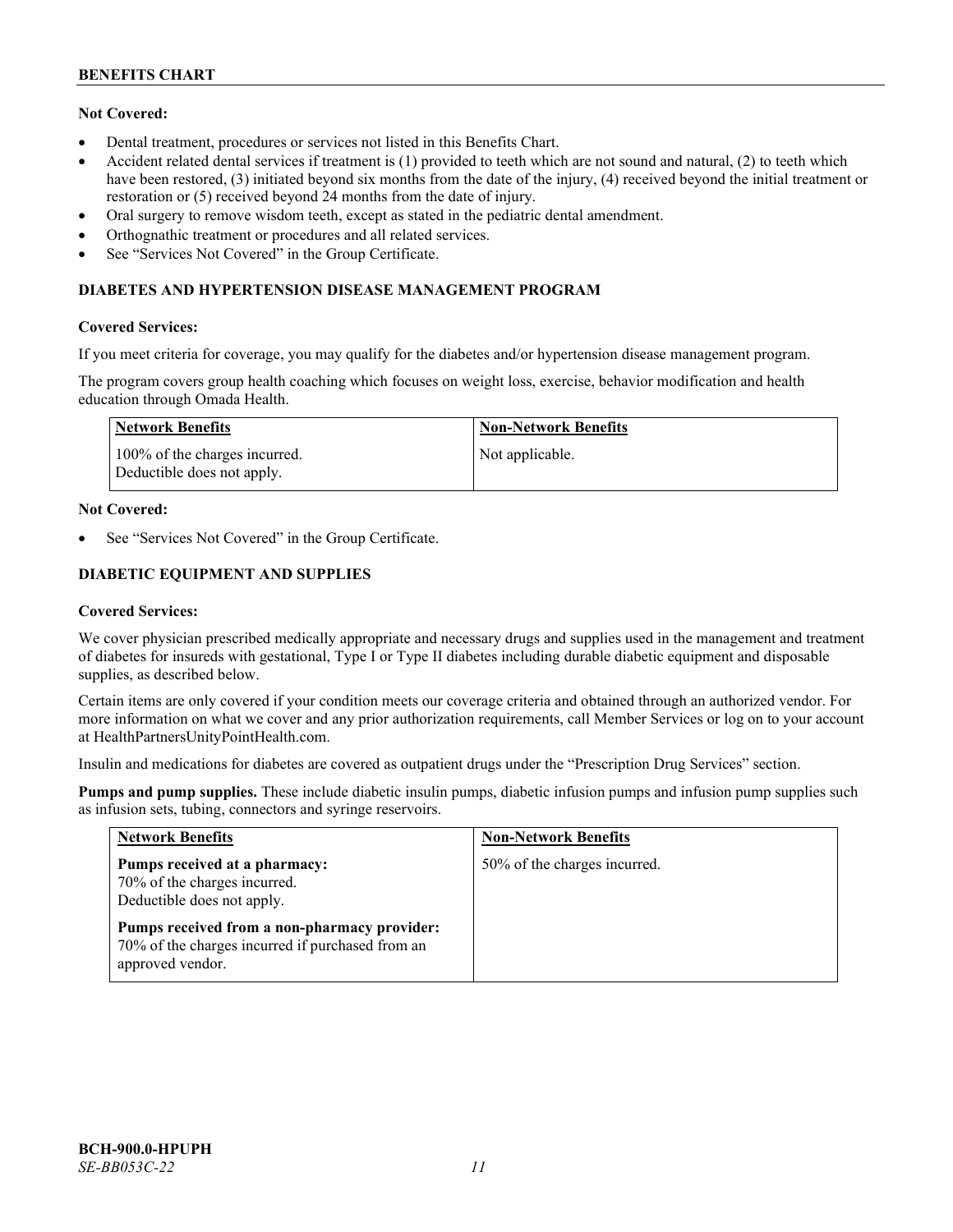### **All other diabetic durable equipment and supplies**

**Durable diabetic equipment and supplies**. These include continuous glucose monitoring system (CGMS), transmitter, sensors and receivers, diabetic blood glucose monitors and control/calibrating solutions (for checking accuracy or testing equipment and test strips).

**Disposable diabetic supplies.** These are one-time use supplies, including syringes, lancets, lancet devices, blood and urine ketone test strips, and needles.

Certain diabetic supplies and equipment must be purchased at a pharmacy.

| <b>Network Benefits</b>                                                                                              | <b>Non-Network Benefits</b>  |
|----------------------------------------------------------------------------------------------------------------------|------------------------------|
| If received through a pharmacy:<br>70% of the charges incurred.<br>Deductible does not apply.                        | 50% of the charges incurred. |
| If received through a non-pharmacy provider:<br>70% of the charges incurred if purchased from an<br>approved vendor. |                              |

### **Limitations:**

- No more than a 93-day supply of diabetic supplies is covered and dispensed at a time.
- We require that certain diabetic supplies and equipment be purchased at a pharmacy.
- Diabetic supplies and equipment are limited to certain models and brands.
- Durable medical equipment and supplies must be obtained from or repaired by approved vendors.
- Covered services and supplies are based on established medical policies which are subject to periodic review and modification by the medical directors. Our coverage policy for diabetic supplies includes information on our required models and brands. These medical policies (medical coverage criteria) are available by calling Member Services, or logging on to your account at [HealthPartnersUnityPointHealth.com.](https://www.healthpartnersunitypointhealth.com/)

#### **Not Covered:**

- Replacement or repair of any covered items, if the items are (i) damaged or destroyed by misuse, abuse or carelessness, (ii) lost; or (iii) stolen.
- Duplicate or similar items.
- Labor and related charges for repair of any covered items which are more than the cost of replacement by an approved vendor.
- Batteries for monitors and equipment.
- Sales tax, mailing, delivery charges, service call charges.
- See "Services Not Covered" in the Group Certificate.

# **DIAGNOSTIC IMAGING SERVICES**

#### **Covered Services:**

We cover diagnostic imaging, when ordered by a provider and provided in a clinic or outpatient hospital facility.

To see the benefit level for inpatient hospital or skilled nursing facility services, see benefits under "Inpatient Hospital and Skilled Nursing Facility Services."

### **Outpatient magnetic resonance imaging (MRI) and computed tomography (CT)**

| <b>Network Benefits</b>      | <b>Non-Network Benefits</b>  |
|------------------------------|------------------------------|
| 70% of the charges incurred. | 50% of the charges incurred. |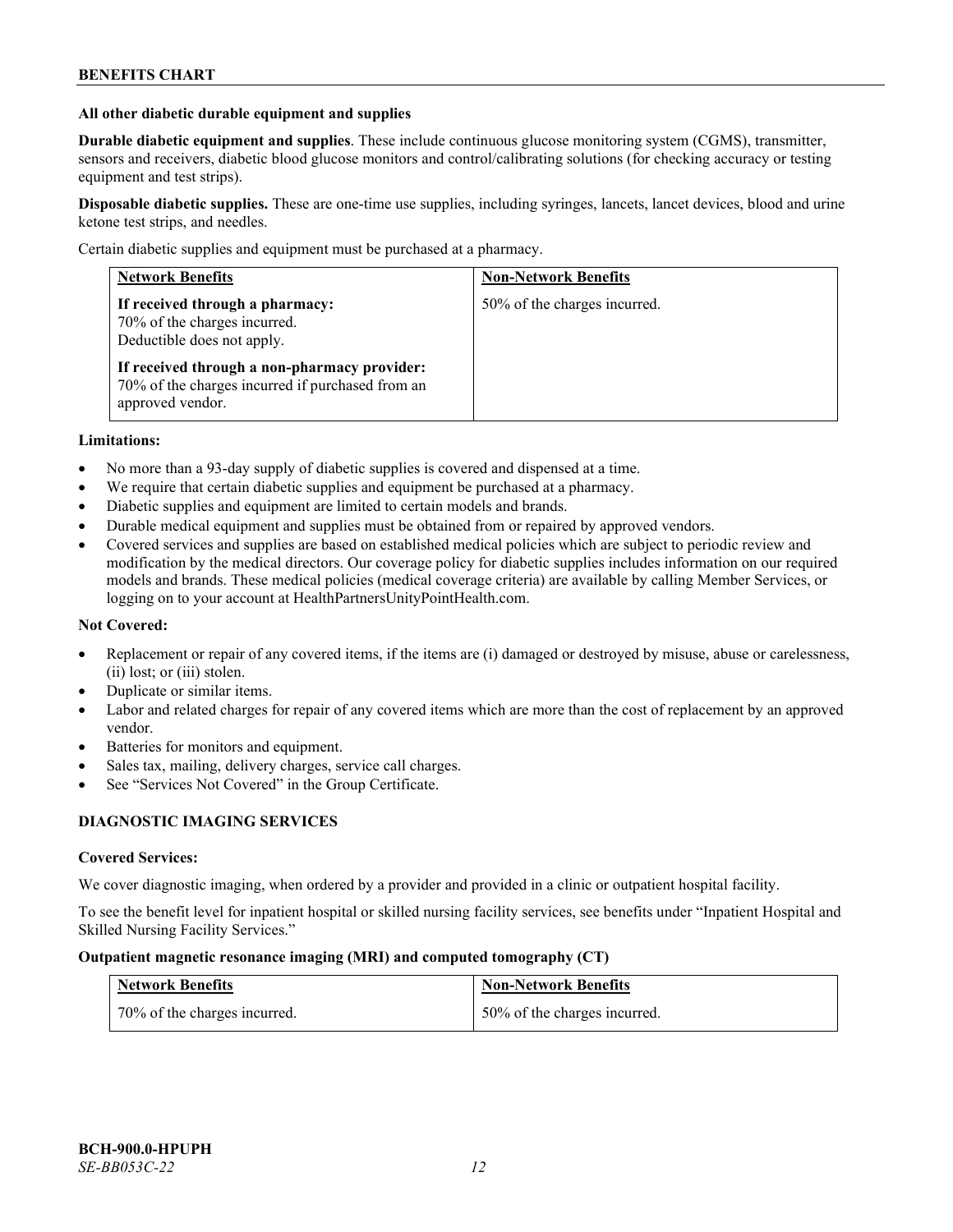### **All other outpatient diagnostic imaging services**

### **Services for illness or injury**

| <b>Network Benefits</b>      | <b>Non-Network Benefits</b>  |
|------------------------------|------------------------------|
| 70% of the charges incurred. | 50% of the charges incurred. |

### **Preventive services (MRI/CT procedures are not considered preventive)**

Diagnostic imaging services associated with preventive services are covered at the benefit level shown in the "Preventive Services" section of this Benefits Chart.

### **Not Covered:**

See "Services Not Covered" in the Group Certificate.

# **DURABLE MEDICAL EQUIPMENT, PROSTHETICS, ORTHOTICS AND SUPPLIES**

### **Covered Services:**

We cover equipment and services, as described below.

We cover durable medical equipment and services, prosthetics, orthotics, and supplies, subject to the limitations below, including certain disposable supplies and enteral feedings.

We cover special dietary treatment for phenylketonuria (PKU) and oral amino acid based elemental formula if it meets our medical coverage criteria.

Diabetic equipment and supplies are covered under the "Diabetic Equipment and Supplies" section of this Benefits Chart.

### **Special dietary treatment for Phenylketonuria (PKU) if it meets our medical coverage criteria**

| <b>Network Benefits</b>                                    | <b>Non-Network Benefits</b>  |
|------------------------------------------------------------|------------------------------|
| 70% of the charges incurred.<br>Deductible does not apply. | 50% of the charges incurred. |

#### **Oral amino acid based elemental formula if it meets our medical coverage criteria**

| <b>Network Benefits</b>      | <b>Non-Network Benefits</b>  |
|------------------------------|------------------------------|
| 70% of the charges incurred. | 50% of the charges incurred. |

#### **Prosthetic limb devices to replace in whole or in part, an arm or leg**

| <b>Network Benefits</b>                                    | <b>Non-Network Benefits</b>  |
|------------------------------------------------------------|------------------------------|
| 80% of the charges incurred.<br>Deductible does not apply. | 50% of the charges incurred. |

#### **All other durable medical equipment, prosthetics, orthotics and supplies**

| <b>Network Benefits</b>      | <b>Non-Network Benefits</b>  |
|------------------------------|------------------------------|
| 70% of the charges incurred. | 50% of the charges incurred. |

#### **Limitations:**

Coverage of durable medical equipment is limited by the following:

- Payment will not exceed the cost of an alternate piece of equipment or service that is effective and medically necessary.
- For prosthetic benefits, other than oral appliances for cleft lip and cleft palate, payment will not exceed the cost of an alternate piece of equipment or service that is effective, medically necessary and enables insureds to conduct standard activities of daily living.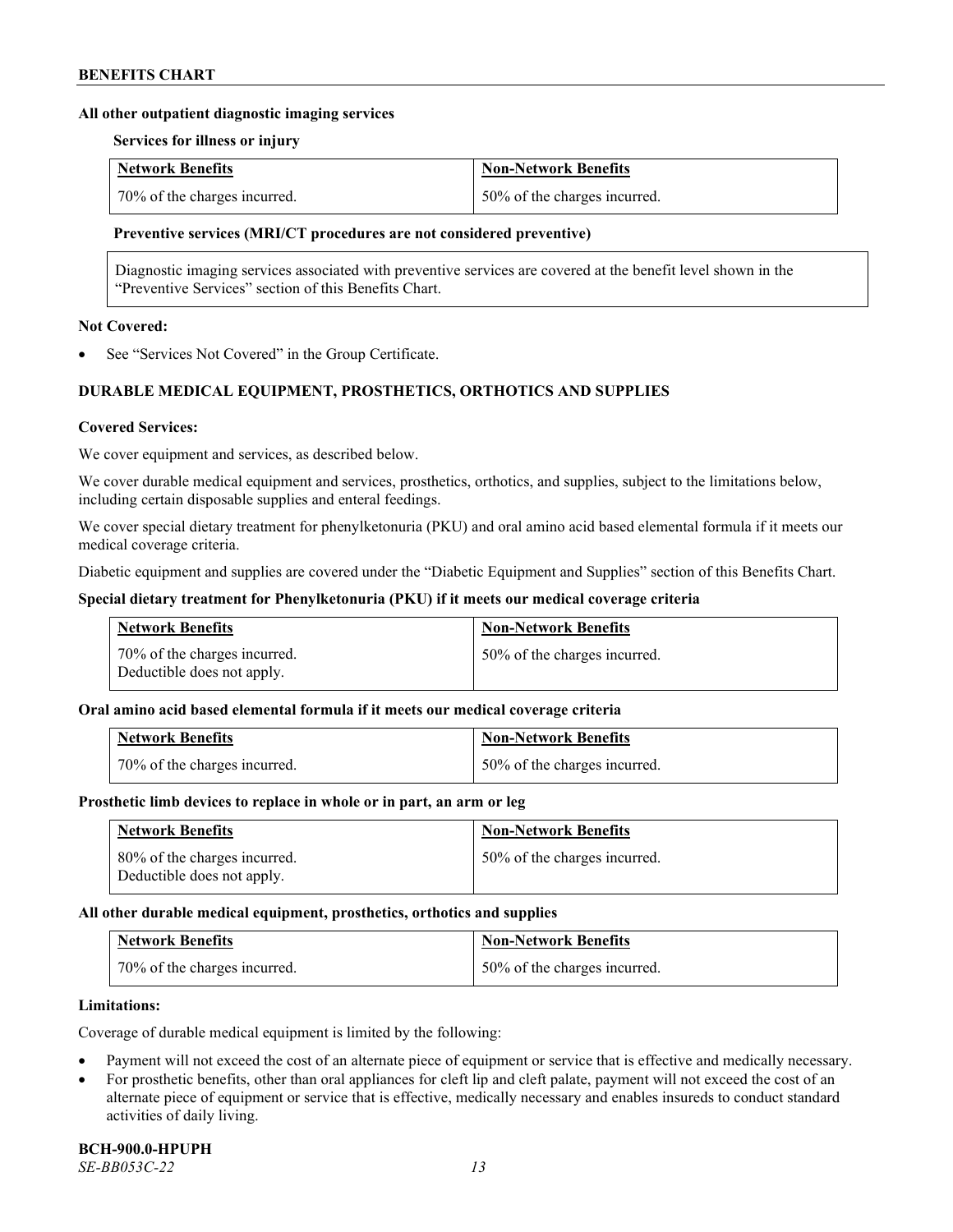- We reserve the right to determine if an item will be approved for rental vs. purchase.
- Durable medical equipment and supplies must be obtained from or repaired by approved vendors.
- Covered services and supplies are based on established medical policies which are subject to periodic review and modification by the medical or dental directors. Our coverage policy for diabetic supplies includes information on our required models and brands. These medical policies (medical coverage criteria) are available by calling Member Services, or logging on to your account at [HealthPartnersUnityPointHealth.com.](https://www.healthpartnersunitypointhealth.com/)

# **Not Covered:**

Items which are not eligible for coverage include, but are not limited to:

- Replacement or repair of any covered items, if the items are (i) damaged or destroyed by misuse, abuse or carelessness, (ii) lost; or (iii) stolen.
- Duplicate or similar items.
- Labor and related charges for repair of any covered items which are more than the cost of replacement by an approved vendor.
- Sales tax, mailing, delivery charges, service call charges.
- Items which are primarily educational in nature or for hygiene, vocation, comfort, convenience or recreation.
- Communication aids or devices: equipment to create, replace or augment communication abilities including, but not limited to, speech processors, receivers, communication boards, or computer or electronic assisted communication.
- Hearing aids (implantable and external, including osseointegrated or bone anchored) and their fitting. This exclusion does not apply to cochlear implants.
- Eyeglasses, contact lenses and their fitting, measurement and adjustment, except as specifically described in this Benefits Chart.
- Hair prostheses (wigs).
- Household equipment which primarily has customary uses other than medical, such as, but not limited to, exercise cycles, air purifiers, central or unit air conditioners, water purifiers, non-allergenic pillows, mattresses or waterbeds.
- Household fixtures including, but not limited to, escalators or elevators, ramps, swimming pools and saunas.
- Modifications to the structure of the home including, but not limited to, wiring, plumbing or charges for installation of equipment.
- Vehicle, car or van modifications including, but not limited to, hand brakes, hydraulic lifts and car carrier.
- Rental equipment while owned equipment is being repaired by non-contracted vendors, beyond one month rental of medically necessary equipment.
- Other equipment and supplies, including but not limited to assistive devices, that we determine are not eligible for coverage.
- See "Services Not Covered" in the Group Certificate.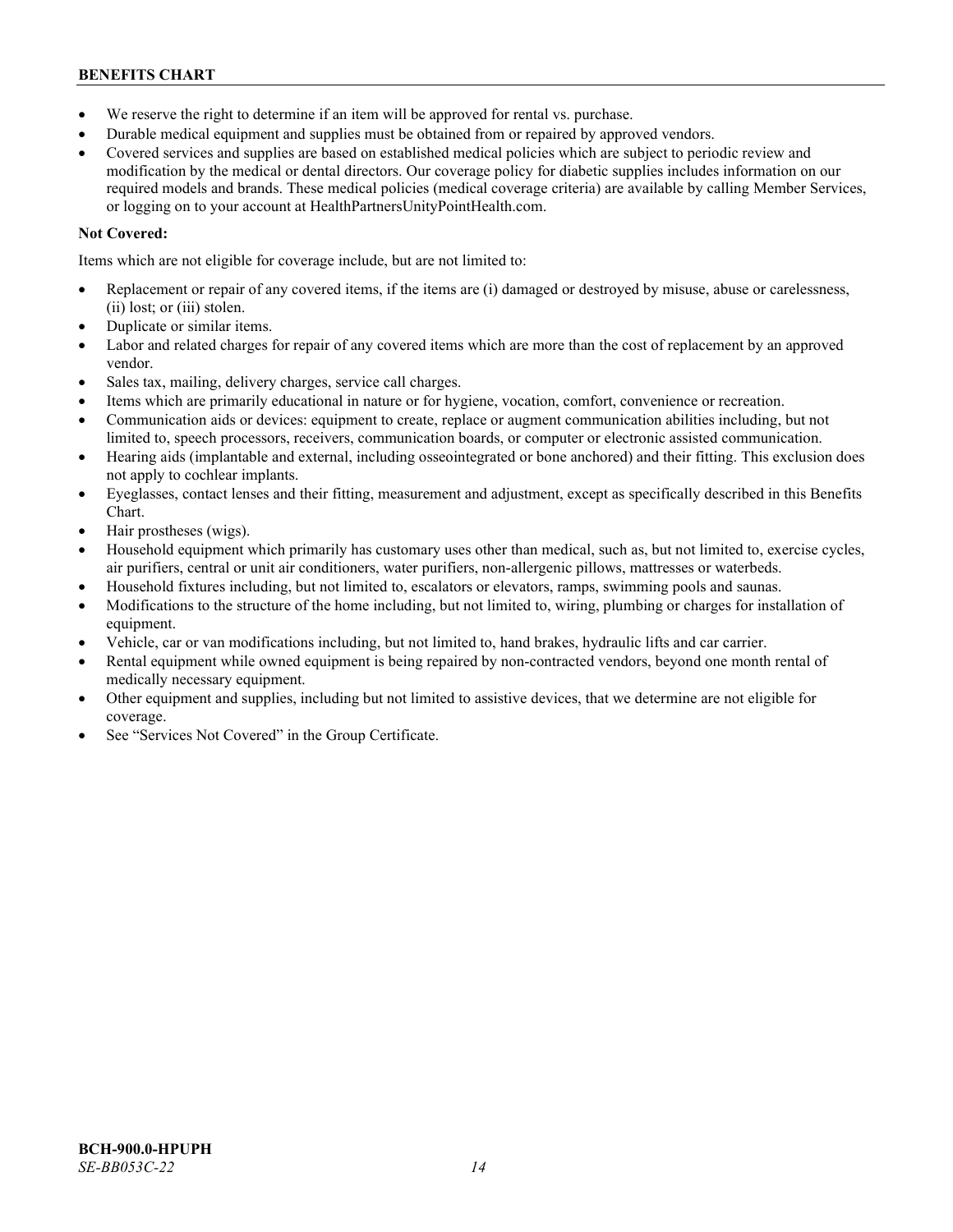# **EMERGENCY AND URGENTLY NEEDED CARE SERVICES**

# **Covered Services:**

We cover services for emergency care and urgently needed care if the services are otherwise eligible for coverage under this Benefits Chart.

**Urgently needed care.** These are services to treat an unforeseen illness or injury, which are required in order to prevent a serious deterioration in your health, and which cannot be delayed until the next available clinic or office hours.

### **Urgently needed care at clinics**

| <b>Network Benefits</b>                                                                                                                                                                                                                                                                                                                      | <b>Non-Network Benefits</b> |
|----------------------------------------------------------------------------------------------------------------------------------------------------------------------------------------------------------------------------------------------------------------------------------------------------------------------------------------------|-----------------------------|
| 70% of the charges incurred.                                                                                                                                                                                                                                                                                                                 | See Network Benefits.       |
| <b>First three visits</b>                                                                                                                                                                                                                                                                                                                    |                             |
| The first three mental health and substance use disorder<br>visits, urgent care visits, office visits, convenience<br>clinic visits, telephone visits and e-visits (other than<br>Virtuwell or UnityPoint Health Virtual Care) combined<br>in a calendar year are covered at 100% of the charges<br>incurred, not subject to the deductible. |                             |
| Physician services are included; however, charges for<br>day treatment services, group visits, office procedures,<br>laboratory, radiology and other ancillary services are<br>not included and will be subject to the deductible and<br>coinsurance.                                                                                        |                             |

**Emergency care.** These are services to treat: (1) the sudden, unexpected onset of illness or injury which, if left untreated or unattended until the next available clinic or office hours, would result in hospitalization, or (2) a condition requiring professional health services immediately necessary to preserve life or stabilize health, or with respect to a pregnant woman having contractions, that there is inadequate time to safely transfer the woman to another hospital for delivery or that a transfer may pose a threat to the health or safety of the woman or unborn child. Emergency care includes emergency services as defined in Division BB, Title I, Section 102 of the Consolidated Appropriations Act of 2021. Emergency care also includes an immediate response service available on a 24-hour, seven-day-a-week basis for each child, or person, having a psychiatric crisis, a mental health crisis, or a mental health emergency.

When reviewing claims for coverage of emergency services, our medical director will take into consideration a reasonable layperson's belief that the circumstances required immediate medical care that could not wait until the next working day or next available clinic appointment.

Under the No Surprises Act, Non-Network emergency care providers may not bill patients for more than their cost-sharing responsibility for the corresponding Network service

### **Emergency care in a hospital emergency room, including professional services of a physician**

| <b>Network Benefits</b>      | <b>Non-Network Benefits</b> |
|------------------------------|-----------------------------|
| 70% of the charges incurred. | See Network Benefits.       |

**Inpatient emergency care in a hospital, including post-stabilization services as required under the federal No Surprises Act and its implementing regulations**

| <b>Network Benefits</b>      | <b>Non-Network Benefits</b> |
|------------------------------|-----------------------------|
| 70% of the charges incurred. | See Network Benefits.       |

# **Not Covered:**

See "Services Not Covered" in the Group Certificate.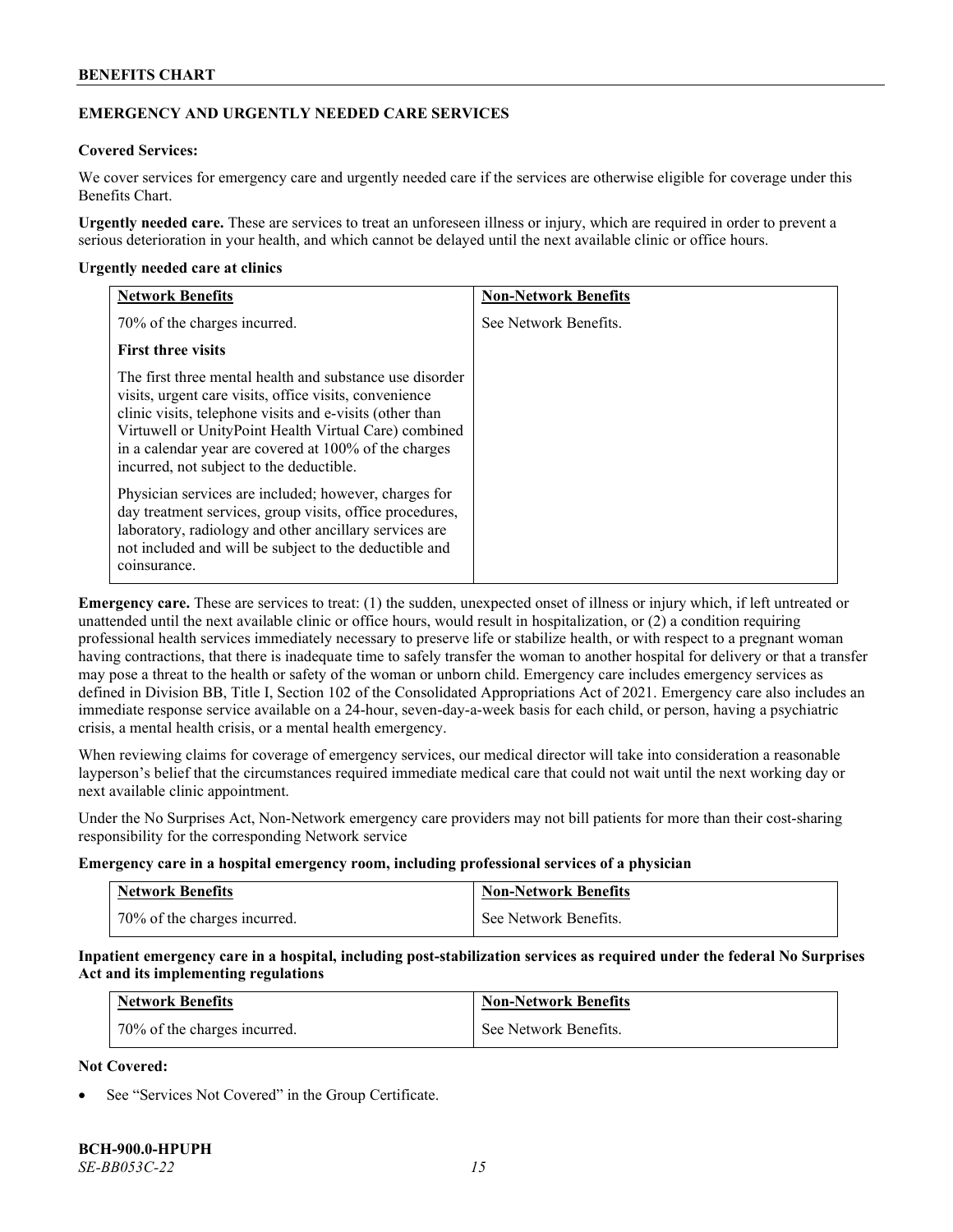# **GENE THERAPY**

# **Covered Services:**

We cover gene therapy treatment that meets our current medical coverage criteria.

| <b>Network Benefits</b>                                                                                                                                                                                  | <b>Non-Network Benefits</b> |
|----------------------------------------------------------------------------------------------------------------------------------------------------------------------------------------------------------|-----------------------------|
| Coverage level is same as corresponding Network<br>Benefits, depending on type of service provided, such<br>as Office Visits for Illness or Injury, Inpatient or<br><b>Outpatient Hospital Services.</b> | No coverage.                |

### **Limitations:**

- Gene therapy must be provided by a designated provider.
- Specific types of gene therapy are limited to therapies and conditions specified in our medical coverage criteria.

# **Not Covered:**

See "Services Not Covered" in the Group Certificate.

# **HEALTH EDUCATION**

### **Covered Services:**

We cover education for preventive services and education for the management of chronic health problems (such as diabetes). Coverage includes medical nutrition therapy, that is provided by a certified, registered, or licensed health care professional working in a program consistent with the national standards of diabetes self-management education as established by the American Diabetes Association.

| <b>Network Benefits</b>                                     | <b>Non-Network Benefits</b>  |
|-------------------------------------------------------------|------------------------------|
| 100% of the charges incurred.<br>Deductible does not apply. | 50% of the charges incurred. |

#### **Not Covered:**

See "Services Not Covered" in the Group Certificate.

# **HOME HEALTH SERVICES**

# **Covered Services:**

We cover the following services:

- Skilled nursing treatment in the home intended to provide a safe transition from other levels of care;
- Physical therapy, occupational therapy, speech therapy, respiratory therapy and other therapeutic services;
- Non-routine prenatal and postnatal services;
- Routine postnatal well child visits as described in the coverage criteria;
- Phototherapy services for newborns;
- Home health aide services and other eligible home health services when provided in your home if you are homebound (i.e., unable to leave home without considerable effort due to a medical condition). Lack of transportation does not constitute homebound status. For phototherapy services for newborns and high risk prenatal services, supplies and equipment are included;
- Total parenteral nutrition/intravenous ("TPN/IV") therapy, equipment, supplies and drugs in connection with IV therapy. IV line care kits are covered under Durable Medical Equipment. You do not need to be homebound to receive total parenteral nutrition/intravenous ("TPN/IV") therapy.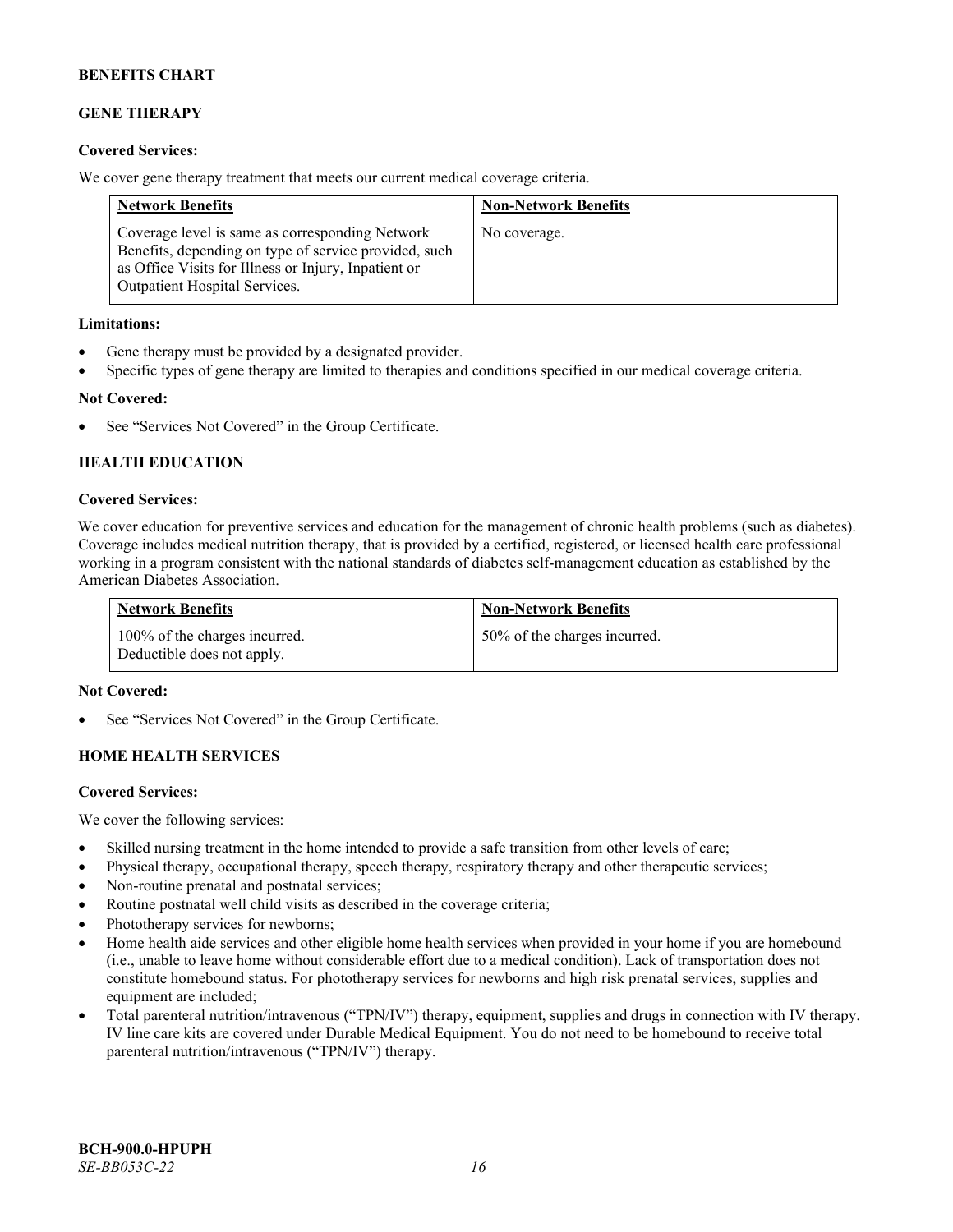• Palliative care benefits. Palliative care includes symptom management, education and establishing goals of care. We waive the requirement that you be homebound for a limited number of home visits for palliative care (as shown in this Benefits Chart), if you have a life-threatening, non-curable condition which has a prognosis of survival of two years or less. Additional palliative care visits are eligible under the home health services benefit if you are homebound and meet all other requirements defined in this section.

Home health services are eligible and covered only when:

- medically necessary; and
- provided as rehabilitative care, terminal care or maternity care; and
- ordered by a physician, and included in the written home care plan.

# **Physical therapy, occupational therapy, speech therapy, respiratory therapy, home health aide services and palliative care**

| <b>Network Benefits</b>      | <b>Non-Network Benefits</b>  |
|------------------------------|------------------------------|
| 70% of the charges incurred. | 50% of the charges incurred. |

### **TPN/IV therapy, skilled nursing services, non-routine prenatal/postnatal services and phototherapy**

| <b>Network Benefits</b>      | <b>Non-Network Benefits</b>  |
|------------------------------|------------------------------|
| 70% of the charges incurred. | 50% of the charges incurred. |

#### **Routine postnatal well child visit**

| <b>Network Benefits</b>                                     | <b>Non-Network Benefits</b>  |
|-------------------------------------------------------------|------------------------------|
| 100% of the charges incurred.<br>Deductible does not apply. | 50% of the charges incurred. |

### **Limitations:**

- Home health services are not provided as a substitute for a primary caregiver in the home or as relief (respite) for a primary caregiver in the home. We will not reimburse family members or residents in your home for the above services.
- A service shall not be considered a skilled nursing service merely because it is performed by, or under the direct supervision of, a licensed nurse. Where a service (such as tracheotomy suctioning or ventilator monitoring) or like services, can be safely and effectively performed by a non-medical person (or self-administered), without the direct supervision of a licensed nurse, the service shall not be regarded as a skilled nursing service, whether or not a skilled nurse actually provides the service. The unavailability of a competent person to provide a non-skilled service shall not make it a skilled service when a skilled nurse provides it. Only the skilled nursing component of so-called "blended" services (i.e. services which include skilled and non-skilled components) are covered under this Benefits Chart.

#### **Not Covered:**

- Financial or legal counseling services.
- Housekeeping or meal services in your home.
- Services provided by a family member or enrollee, or a resident in the enrollee's home.
- Vocational rehabilitation and recreational or educational therapy. Recreation therapy is therapy provided solely for the purpose of recreation, including but not limited to: (a) requests for physical therapy or occupational therapy to improve athletic ability, and (b) braces or guards to prevent sports injuries.
- See "Services Not Covered" in the Group Certificate.

# **HOSPICE SERVICES**

#### **Applicable definitions:**

**Part-time.** This is up to two hours of service per day, more than two hours is considered continuous care.

**Continuous care.** This is from two to twelve hours of service per day provided by a registered nurse, licensed practical nurse, or home health aide, during a period of crisis in order to maintain a terminally ill patient at home.

**BCH-900.0-HPUPH** *SE-BB053C-22 17*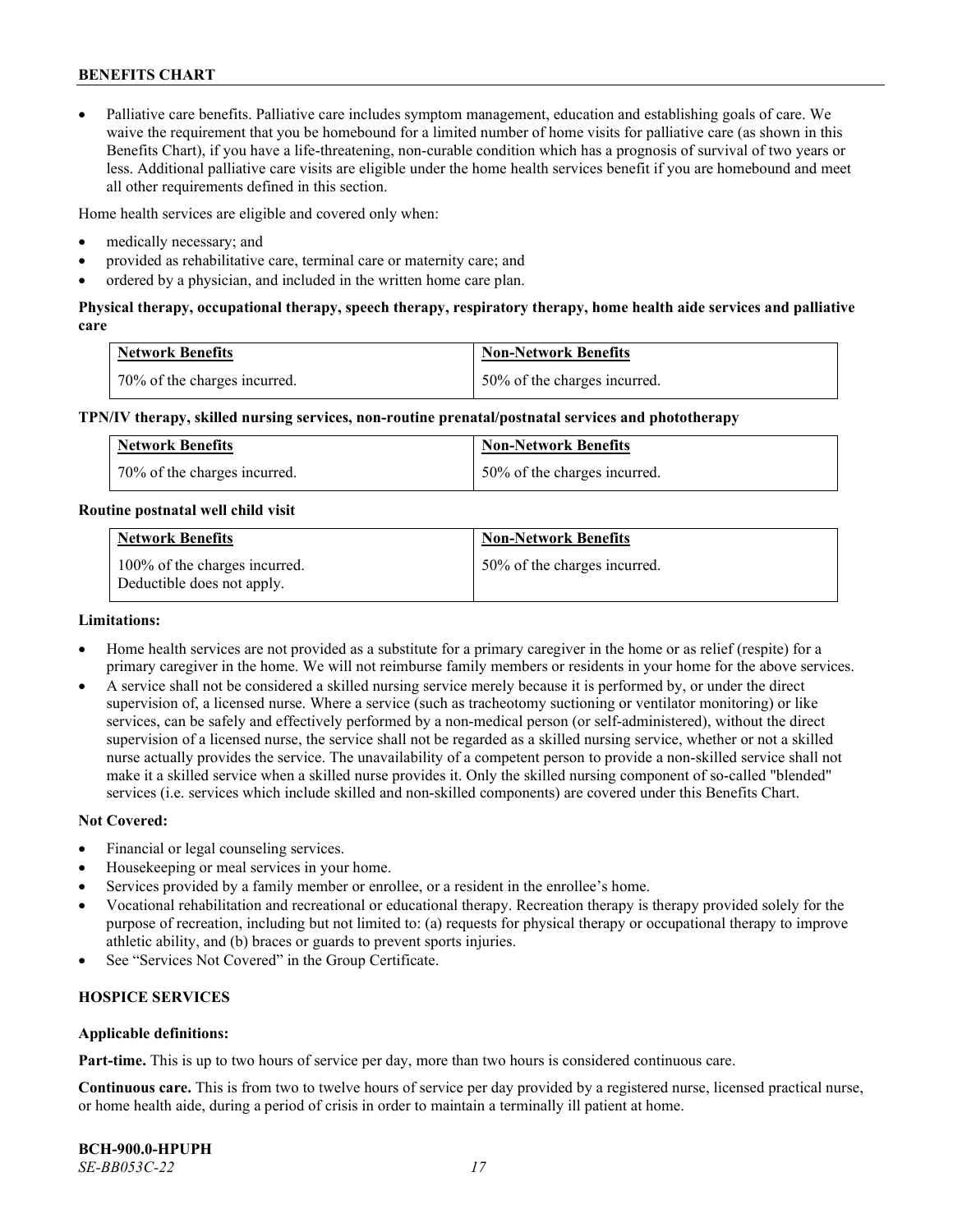**Appropriate facility.** This is a nursing home, hospice residence, or other inpatient facility.

**Custodial care related to hospice services.** This means providing assistance in the activities of daily living and the care needed by a terminally ill patient which can be provided by primary caregiver (i.e., family member or friend) who is responsible for the patient's home care.

# **Covered Services:**

**Hospice program.** We cover the services described below if you are terminally ill and accepted as a hospice program participant. You must meet the eligibility requirements of the program, and elect to receive services through the hospice program. If you elect to receive hospice services, you do so in lieu of curative treatment for your terminal illness for the period you are enrolled in the hospice program.

**Eligibility:** In order to be eligible to be enrolled in the hospice program, you must: (1) be a terminally ill patient (prognosis of six months or less); (2) have chosen a palliative treatment focus (i.e., emphasizing comfort and supportive services rather than treatment attempting to cure the disease or condition); and (3) continue to meet the terminally ill prognosis as reviewed by our medical director or his or her designee over the course of care. You may withdraw from the hospice program at any time.

**Eligible services:** Hospice services include the following services provided in accordance with an approved hospice treatment plan.

- Inpatient services: We cover inpatient services in a hospice facility.
- Home health services:
	- o Part-time care provided in your home by an interdisciplinary hospice team (which may include a physician, nurse, social worker, and spiritual counselor) and medically necessary home health services are covered.
	- o One or more periods of continuous care in your home or in a setting which provides day care for pain or symptom management, when medically necessary, will be covered.
- Other services:
	- o Respite care is covered for care in your home or in an appropriate facility, to give your primary caregivers (i.e., family members or friends) rest and/or relief when necessary in order to maintain a terminally ill patient at home.
	- o Medically necessary medications for pain and symptom management.
	- o Semi-electric hospital beds and other durable medical equipment are covered.
	- o Emergency and non-emergency care is covered.

| <b>Network Benefits</b>      | <b>Non-Network Benefits</b>  |
|------------------------------|------------------------------|
| 70% of the charges incurred. | 50% of the charges incurred. |

Respite care is limited to five episodes, up to five days per episode. Inpatient hospice services are limited to 15 days per lifetime.

# **Not Covered:**

- Financial or legal counseling services.
- Housekeeping or meal services in your home.
- Custodial or maintenance care related to hospice services, whether provided in the home or in a nursing home.
- Any service not specifically described as covered services under this hospice services benefits.
- Any services provided by members of your family or residents in your home.
- See "Services Not Covered" in the Group Certificate.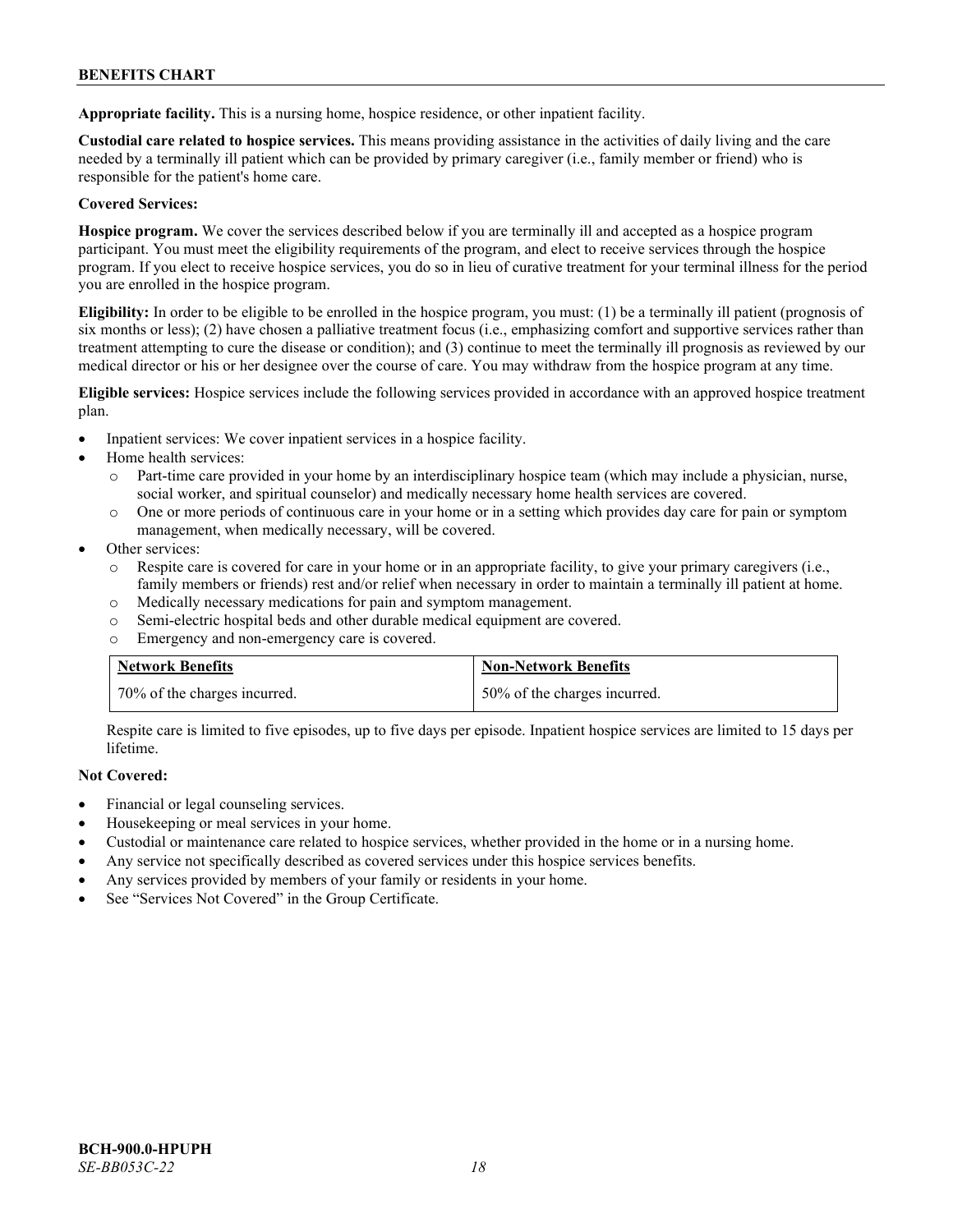# **HOSPITAL AND SKILLED NURSING FACILITY SERVICES**

### **Covered Services:**

We cover services as described below.

### **Medical or surgical hospital services**

**Inpatient hospital services:** We cover the following medical or surgical services, for the treatment of acute illness or injury, which require the level of care only provided in an acute care facility. These services must be authorized by a physician.

Inpatient hospital services include: room and board; the use of operating or maternity delivery rooms; intensive care facilities; newborn nursery facilities; general nursing care, anesthesia, laboratory and diagnostic imaging services, reconstructive surgery, radiation therapy, physical therapy, prescription drugs or other medications administered during treatment, blood and blood products (unless replaced), and blood derivatives, and other diagnostic or treatment related hospital services; physician and other professional medical and surgical services provided while in the hospital, including gender confirmation surgery that meets medical coverage criteria.

Services for items for personal convenience, such as television rental, are not covered.

Group health plans and health insurance issuers generally may not, under Federal law, restrict benefits for any hospital length of stay in connection with childbirth for the mother of newborn child to less than 48 hours following a vaginal delivery, or less than 96 hours following a caesarean section, excluding day of delivery. However, Federal law generally does not prohibit the mother's or newborn's attending provider, after consulting with the mother, from discharging the mother or her newborn earlier than 48 hours (or 96 hours as applicable). In any case plans and issuers may not, under Federal law, require that a provider obtain authorization from the plan or the insurance issuer for prescribing a length of stay not in excess of 48 hours (or 96 hours). A post-discharge follow-up visit is covered under the "Home Health Services" section under "Routine postnatal well child visit".

| <b>Network Benefits</b>      | <b>Non-Network Benefits</b>  |
|------------------------------|------------------------------|
| 70% of the charges incurred. | 50% of the charges incurred. |

Each insured's admission or confinement, including that of a newborn child, is separate and distinct from the admission or confinement of any other insured.

**Outpatient hospital, ambulatory care or surgical facility services:** We cover the following medical and surgical services, for diagnosis or treatment of illness or injury on an outpatient basis. These services must be authorized by a physician.

Outpatient services include: use of operating rooms, maternity delivery rooms or other outpatient departments, rooms or facilities; and the following outpatient services: general nursing care, anesthesia, laboratory and diagnostic imaging services, reconstructive surgery, dialysis, radiation therapy, physical therapy, drugs administered during treatment, blood and blood products (unless replaced), and blood derivatives, and other diagnostic or treatment related outpatient services; physician and other professional medical and surgical services provided while an outpatient, including gender confirmation surgery that meets medical coverage criteria.

To see the benefit level for diagnostic imaging services, laboratory services and physical therapy, see the benefits under diagnostic imaging services, laboratory services and physical therapy.

| <b>Network Benefits</b>      | <b>Non-Network Benefits</b>  |
|------------------------------|------------------------------|
| 70% of the charges incurred. | 50% of the charges incurred. |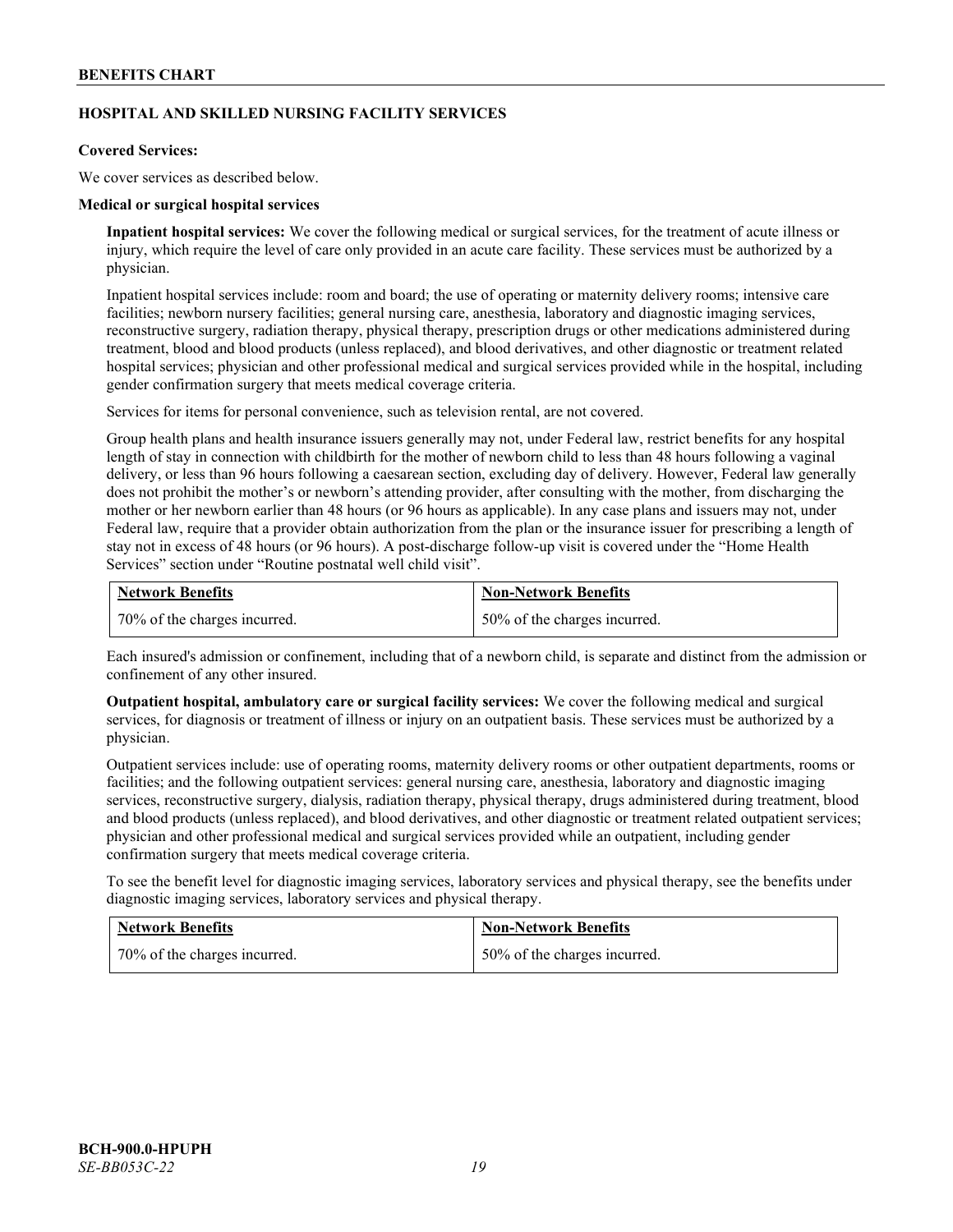**Skilled nursing facility care:** We cover room and board, daily skilled nursing and related ancillary services for post-acute treatment and rehabilitative care of illness or injury that meets medical coverage criteria. We also cover the costs of skilled nursing care in a hospital if the level of care needed by the insured has been reclassified from acute care to skilled nursing care and no designated skilled nursing care beds or swing beds are available in the hospital or in another hospital or health care facility within a thirty-mile radius of the hospital.

| <b>Network Benefits</b>      | <b>Non-Network Benefits</b>  |
|------------------------------|------------------------------|
| 70% of the charges incurred. | 50% of the charges incurred. |

### **Not Covered:**

- Services for items for personal convenience, such as television rental, are not covered.
- See "Services Not Covered" in the Group Certificate.

### **INFERTILITY DIAGNOSIS**

### **Covered Services:**

We cover the diagnosis of infertility. These services include diagnostic procedures and tests provided in connection with an infertility evaluation, office visits and consultations to diagnose infertility.

| <b>Network Benefits</b>      | <b>Non-Network Benefits</b>  |
|------------------------------|------------------------------|
| 70% of the charges incurred. | 50% of the charges incurred. |

Coverage is limited to office visits and consultations to diagnose infertility. Treatment is not covered.

### **Not Covered:**

- Infertility/fertility treatment, including but not limited to, office visits, laboratory services, diagnostic imaging services and fertility drugs; reversal of sterilization; and sperm, ova or embryo acquisition, retrieval or storage; however, we cover office visits and consultations to diagnose infertility.
- Services related to the establishment of surrogate pregnancy and fees for a surrogate. However, pregnancy and maternity services are covered for an insured under this Benefits Chart, including a surrogate pregnancy.
- See "Services Not Covered" in the Group Certificate.

# **LABORATORY SERVICES**

#### **Covered Services:**

We cover laboratory tests when ordered by a provider and provided in a clinic or outpatient hospital facility (to see the benefit level for inpatient hospital or skilled nursing facility services, see benefits under Inpatient Hospital and Skilled Nursing Facility Services).

### **Prostate-specific antigen (PSA) testing**

| <b>Network Benefits</b>      | <b>Non-Network Benefits</b>  |
|------------------------------|------------------------------|
| 70% of the charges incurred. | 50% of the charges incurred. |

#### **All other laboratory services**

### **Services for illness or Injury**

| <b>Network Benefits</b>      | <b>Non-Network Benefits</b>  |
|------------------------------|------------------------------|
| 70% of the charges incurred. | 50% of the charges incurred. |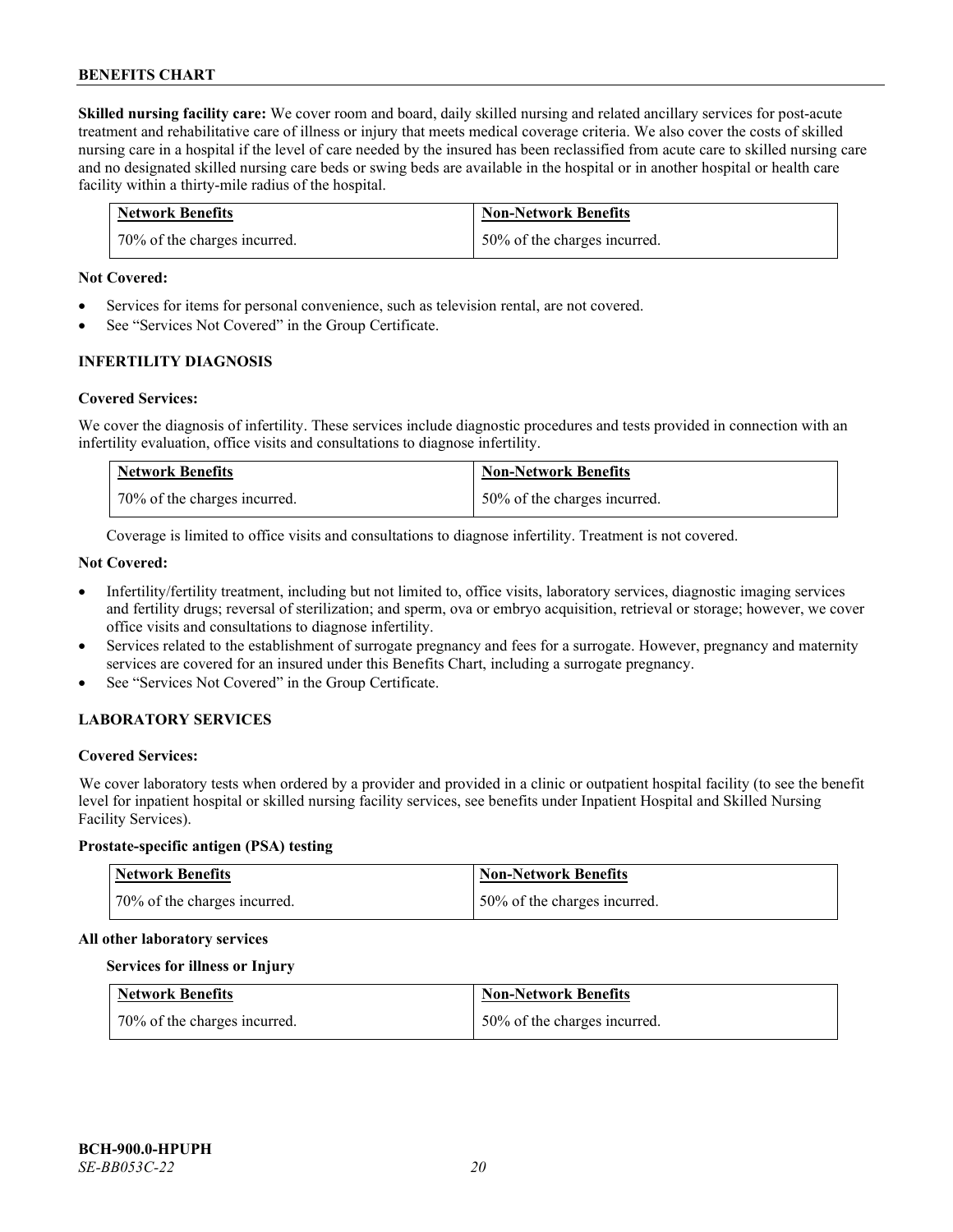### **Preventive services**

Laboratory services associated with preventive services are covered at the benefit level shown in the "Preventive Services" section of this Benefits Chart.

### **Not Covered:**

See "Services Not Covered" in the Group Certificate.

# **MASTECTOMY RECONSTRUCTION BENEFIT**

### **Covered Services:**

We cover reconstruction of the breast on which the mastectomy has been performed; surgery and reconstruction of the other breast to produce symmetrical appearance, and prostheses and physical complications of all stages of mastectomy, including lymphedemas.

| <b>Network Benefits</b>                              | <b>Non-Network Benefits</b>                           |
|------------------------------------------------------|-------------------------------------------------------|
| Coverage level is same as corresponding Network      | Coverage level is same as corresponding Non-Network   |
| Benefits, depending on type of service provided such | Benefits, depending on type of service provided, such |
| as Office Visits for Illness or Injury, Inpatient or | as Office Visits for Illness or Injury, Inpatient or  |
| Outpatient Hospital Services.                        | Outpatient Hospital Services.                         |

### **Not Covered:**

See "Services Not Covered" in the Group Certificate.

# **MEDICATION THERAPY DISEASE MANAGEMENT PROGRAM**

### **Covered Services:**

If you meet our criteria for coverage, you may qualify for our medication therapy disease management program.

The program covers consultations with a designated pharmacist.

Covered services are based on established medical policies, which are subject to periodic review and modification by the medical directors. These medical policies (medical coverage criteria) are available by logging on to your account at [HealthPartnersUnityPointHealth.com](https://www.healthpartnersunitypointhealth.com/) or by calling Member Services.

| <b>Network Benefits</b>                                     | <b>Non-Network Benefits</b> |
|-------------------------------------------------------------|-----------------------------|
| 100% of the charges incurred.<br>Deductible does not apply. | No coverage.                |

**Not Covered:**

See "Services Not Covered" in the Group Certificate.

# **OFFICE VISITS FOR ILLNESS OR INJURY**

#### **Covered Services:**

We cover the following when medically necessary: professional medical and surgical services and related supplies, including biofeedback, of physicians and other health care providers; obstetric/gynecological (OB/GYN) services, blood and blood products (unless replaced) and blood derivatives.

We cover diagnosis and treatment of illness or injury to the eyes. Where contact or eyeglass lenses are prescribed as medically necessary for the post-operative treatment of cataracts or for the treatment of aphakia, acute or chronic corneal pathology, or keratoconus, we cover the initial evaluation, lenses and fitting. Insureds must pay for lens replacement beyond the initial pair.

We cover allergy testing based on established medical policies.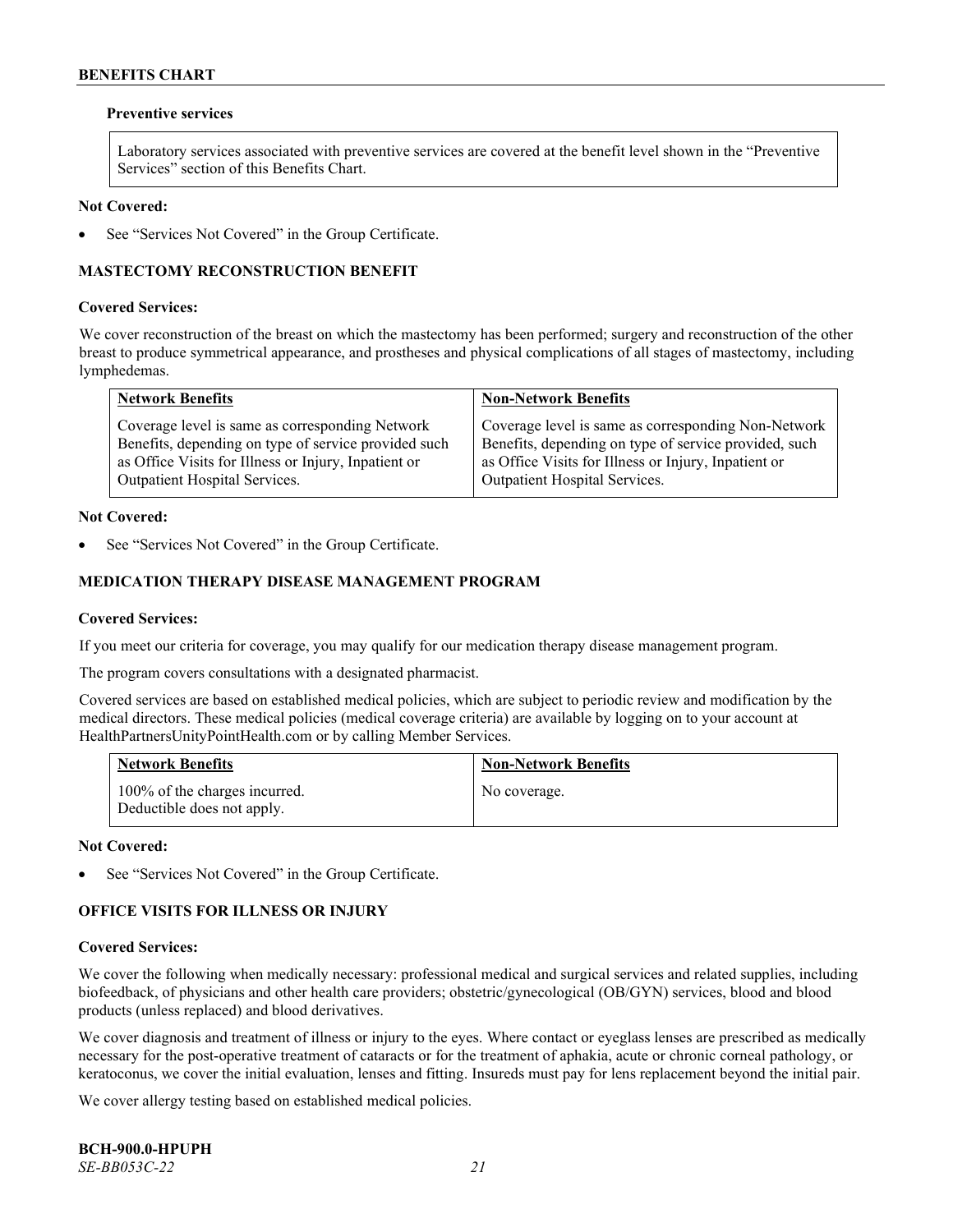Services received via video, e-visits or telephone are covered under the "Telehealth/Telemedicine Services" section of this Benefits Chart.

# **Office visits**

| <b>Network Benefits</b>      | <b>Non-Network Benefits</b>   |
|------------------------------|-------------------------------|
| 70% of the charges incurred. | 150% of the charges incurred. |

### **Convenience clinics**

| <b>Network Benefits</b>      | <b>Non-Network Benefits</b>  |
|------------------------------|------------------------------|
| 70% of the charges incurred. | 50% of the charges incurred. |

# **First three visits**

The first three mental health and substance use disorder visits, urgent care visits, office visits, convenience clinic visits, telephone visits and e-visits (other than Virtuwell or UnityPoint Health Virtual Care) combined in a calendar year are covered at 100% of the charges incurred, not subject to the deductible.

Then, services will be covered at the coinsurance/ copayment and deductible indicated for mental health and substance use disorder visits, urgent care visits, office visits , convenience clinic visits, telephone visits e-visits(other than Virtuwell and UnityPoint Health Virtual Care).

Physician services are included; however, charges for day treatment services, group visits, office procedures, laboratory, radiology and other ancillary services are not included and will be subject to the deductible and coinsurance.

# **Injections administered in a physician's office, other than immunizations**

# **Allergy injections**

| <b>Network Benefits</b>      | <b>Non-Network Benefits</b>  |
|------------------------------|------------------------------|
| 70% of the charges incurred. | 50% of the charges incurred. |

# **All other injections**

| Network Benefits             | <b>Non-Network Benefits</b>  |
|------------------------------|------------------------------|
| 70% of the charges incurred. | 50% of the charges incurred. |

### **Not Covered:**

- Court ordered treatment.
- See "Services Not Covered" in the Group Certificate.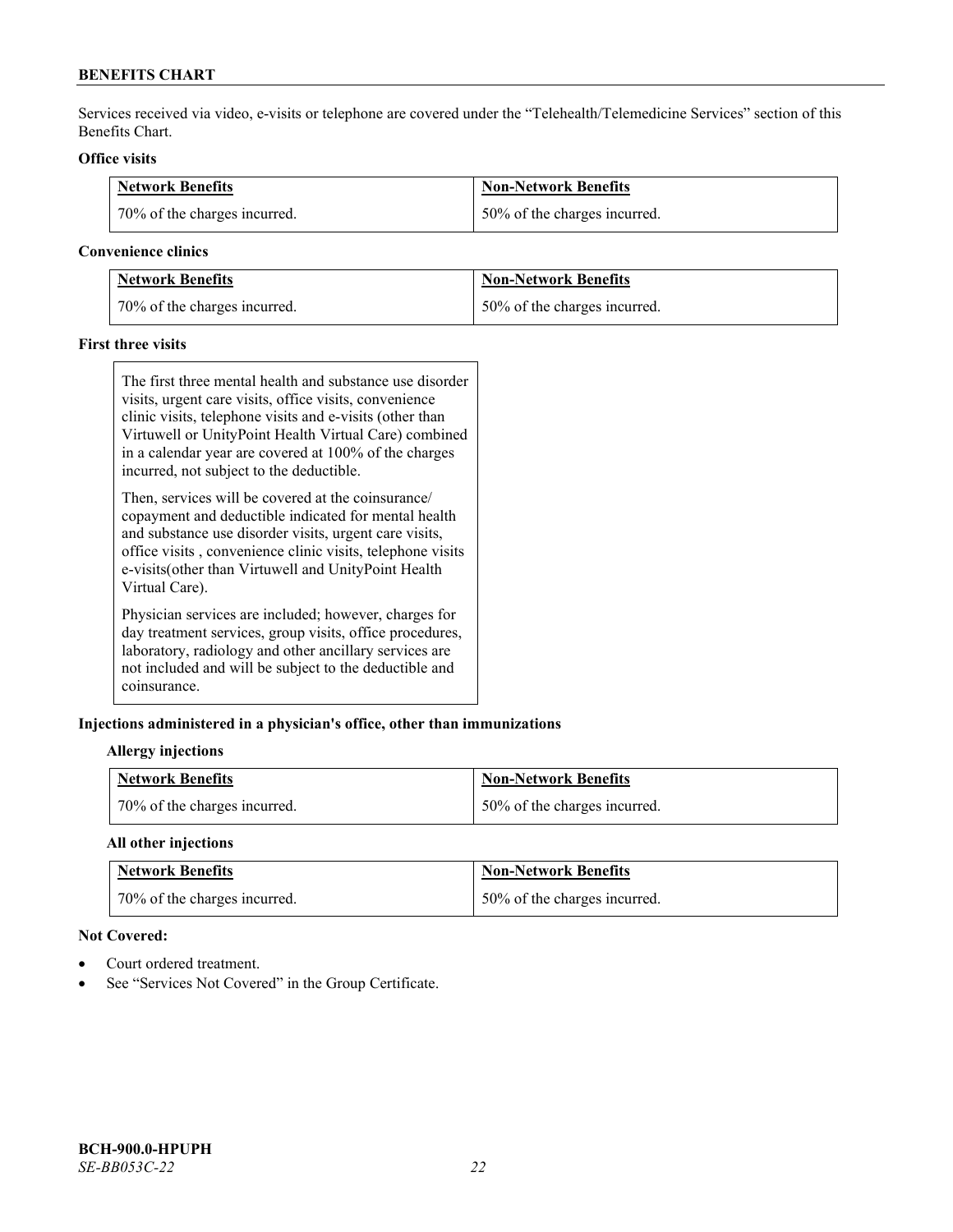# **PEDIATRIC EYEWEAR**

### **Covered Services:**

We cover pediatric eyewear for children.

Routine eye exams are covered under the "Preventive Services" section of this Benefits Chart.

| <b>Network Benefits</b>      | <b>Non-Network Benefits</b> |
|------------------------------|-----------------------------|
| 70% of the charges incurred. | No coverage.                |

### **Limitations:**

- Coverage under this provision will continue until the end of the month in which the child turns age 19.
- Limited to one of the following per calendar year:
	- o one pair of eyeglasses, including one set of prescription lenses, frames from our designated eyewear collection, and anti-scratch coating; or
	- o one pair of non-disposable contact lenses; or
	- o a one-year supply of disposable contact lenses.
- Contact lens fittings are limited to two per calendar year.

### **Not Covered:**

- Frames that are not included in our designated eyewear collection. However, one pair of lenses will be covered if an insured chooses frames outside our designated eyewear collection.
- More than one pair of lenses or frames or non-disposable contacts per calendar year, regardless of the reason. This includes replacement of eyeglasses or contact lenses due to loss, breakage, theft, or change in prescription.
- Safety glasses or goggles for sports or vocational reasons.
- Upgrades including, but not limited to, UV protection and no-line multifocal lenses.
- See "Services Not Covered" in the Group Certificate.

# **PHYSICAL THERAPY, OCCUPATIONAL THERAPY AND SPEECH THERAPY**

# **Covered Services:**

We cover the following physical therapy, occupational therapy and speech therapy services:

- Medically necessary rehabilitative care to correct the effects of illness or injury.
- Habilitative care rendered for congenital, developmental or medical conditions which have significantly limited the successful initiation of normal speech and normal motor development.

Massage therapy which is performed in conjunction with other treatment/modalities by a physical or occupational therapist, is part of a prescribed treatment plan and is not billed separately is covered.

We cover services provided in a clinic. We also cover physical therapy provided in an outpatient hospital facility. To see the benefit level for inpatient hospital or skilled nursing facility services, see benefits under the "Inpatient Hospital and Skilled Nursing Facility Services" section in this Benefits Chart.

#### **Rehabilitative care**

| <b>Network Benefits</b>      | <b>Non-Network Benefits</b>  |
|------------------------------|------------------------------|
| 70% of the charges incurred. | 50% of the charges incurred. |

# **Habilitative care**

| <b>Network Benefits</b>      | <b>Non-Network Benefits</b>  |
|------------------------------|------------------------------|
| 70% of the charges incurred. | 50% of the charges incurred. |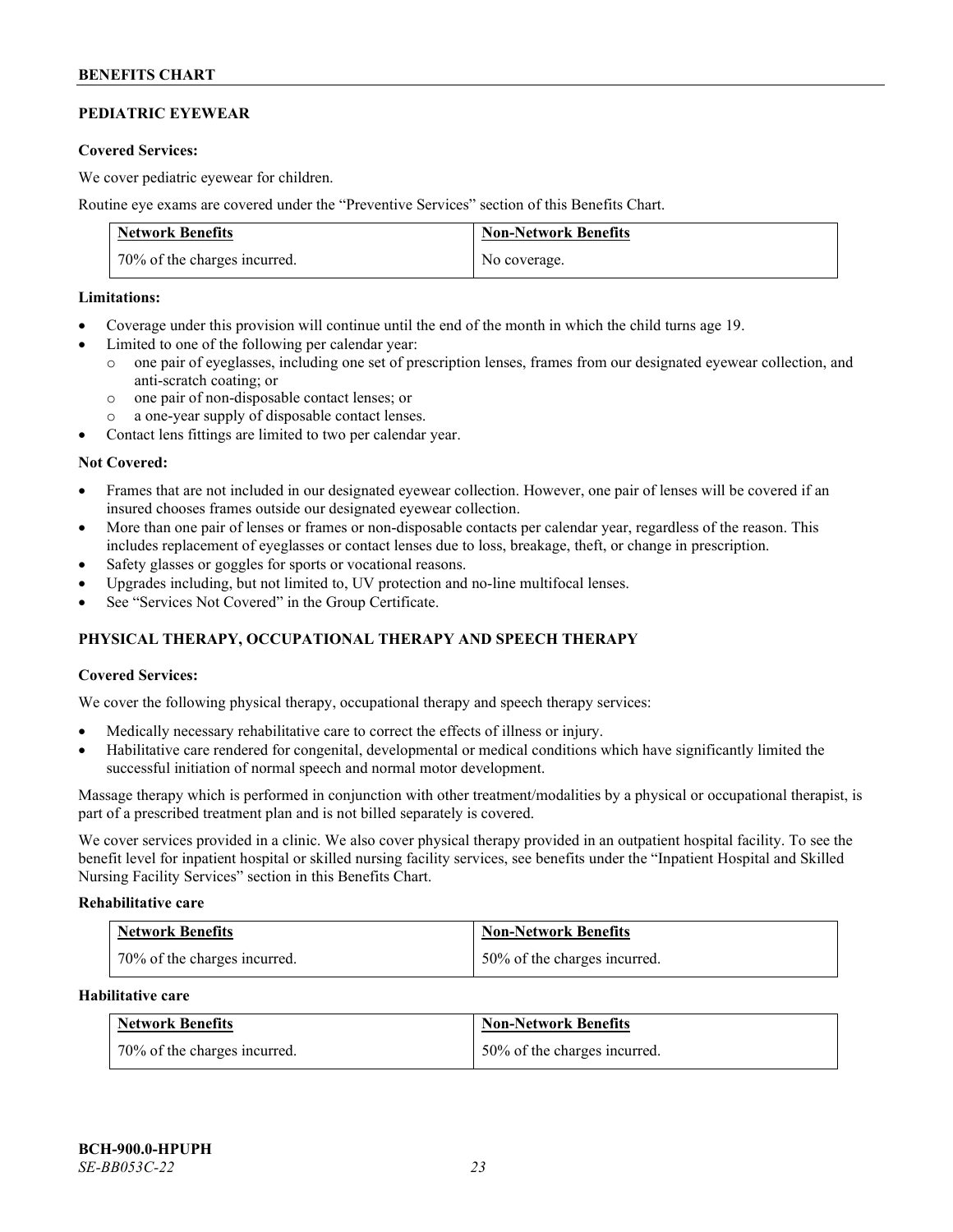# **Not Covered:**

- Massage therapy for the purpose of comfort or convenience of the insured.
- See "Services Not Covered" in the Group Certificate.

# **PRE-DIABETES DISEASE MANAGEMENT PROGRAM**

### **Covered Services:**

If you meet our criteria for coverage, you may qualify for the Pre-diabetes Disease Management program through Omada Health. The program covers group health coaching which focuses on weight loss, exercise, behavior modification and health education at select locations determined by the plan.

| <b>Network Benefits</b>                                     | <b>Non-Network Benefits</b> |
|-------------------------------------------------------------|-----------------------------|
| 100% of the charges incurred.<br>Deductible does not apply. | Not applicable.             |

### **Not Covered:**

See "Services Not Covered" in the Group Certificate.

### **PRESCRIPTION DRUG SERVICES**

### **Covered Services:**

We cover prescription drugs and medications, which can be self-administered or are administered in a physician's office. We cover off-label use of formulary drugs to treat cancer if the drug is recognized for the treatment of cancer in an authoritative compendia used by the Medicare program and when an appropriate level of evidence or medical necessity is met.

### **For Network Benefits, drugs and medications must be obtained at a Network Pharmacy.**

**If a copayment is required, you must pay one copayment for each 31-day supply, or portion thereof, unless otherwise indicated below.**

### **Outpatient drugs (except as specified below)**

| <b>Network Benefits</b>                                                                                                                    | <b>Non-Network Benefits</b>  |
|--------------------------------------------------------------------------------------------------------------------------------------------|------------------------------|
| 100% of the charges incurred, subject to your<br>copayment of \$30 for generic formulary drugs and \$60<br>for brand name formulary drugs. | 50% of the charges incurred. |
| In no event will your cost for a formulary insulin drug<br>exceed \$25.                                                                    |                              |
| Non-formulary drugs are covered at 100% of the<br>charges incurred, subject to your copayment of \$125.                                    |                              |
| Deductible does not apply.                                                                                                                 |                              |

#### **Mail order drugs**

| <b>Network Benefits</b>                                                                                                                                                                                                                               | <b>Non-Network Benefits</b>                                                                                                |
|-------------------------------------------------------------------------------------------------------------------------------------------------------------------------------------------------------------------------------------------------------|----------------------------------------------------------------------------------------------------------------------------|
| For your convenience, you may also get up to a 93-day<br>supply of outpatient prescription drugs that can be self-<br>administered through the designated mail order service.<br>Specialty drugs are not available through the mail order<br>service. | Mail order drugs are only available through the<br>designated mail order service.<br>See Network mail order drugs benefit. |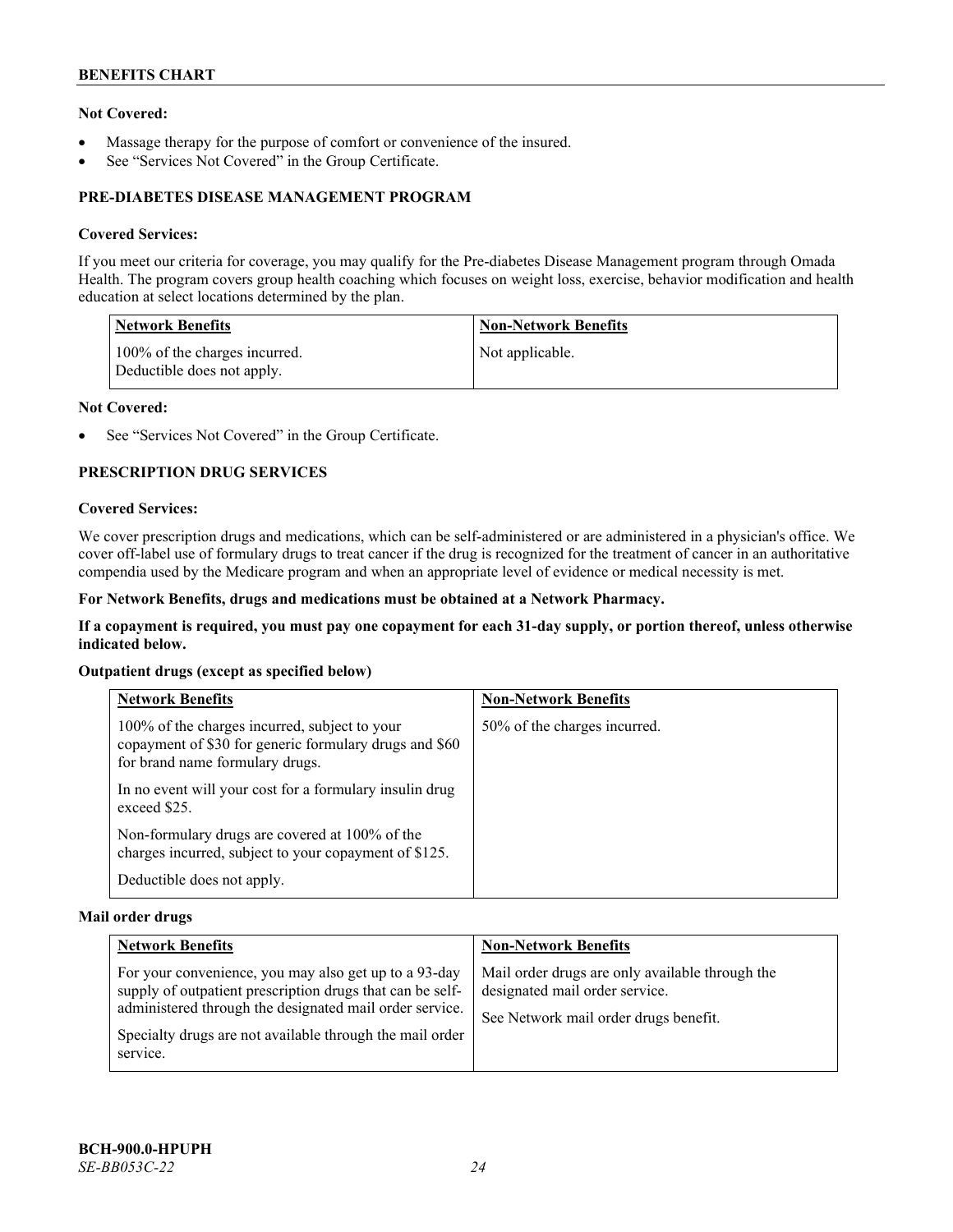# **Specialty drugs that are self-administered**

| <b>Network Benefits</b>                                                                                                                    | <b>Non-Network Benefits</b> |
|--------------------------------------------------------------------------------------------------------------------------------------------|-----------------------------|
| 80% of the charges incurred, up to a maximum<br>copayment of \$500.<br>Deductible does not apply.                                          | No coverage.                |
| For Network Benefits, specialty drugs are limited to<br>drugs on the specialty drug list and must be obtained<br>from a designated vendor. |                             |

# **Drugs for treatment of growth deficiency**

| <b>Network Benefits</b>                                                                                                                            | <b>Non-Network Benefits</b>  |
|----------------------------------------------------------------------------------------------------------------------------------------------------|------------------------------|
| 70% of the charges incurred.<br>Deductible does not apply.                                                                                         | 50% of the charges incurred. |
| For Network Benefits, growth deficiency drugs are<br>limited to drugs on the specialty drug list and must be<br>obtained from a designated vendor. |                              |

**Tobacco cessation drugs are covered for all FDA-approved tobacco cessation drugs (including over-the-counter drugs) for a minimum of 90 days.** Must be prescribed by a physician or legally authorized health care provider and purchased at a pharmacy.

| <b>Network Benefits</b>                                     | <b>Non-Network Benefits</b>  |
|-------------------------------------------------------------|------------------------------|
| 100% of the charges incurred.<br>Deductible does not apply. | 50% of the charges incurred. |

### **Contraceptive drugs**

| <b>Network Benefits</b>                                                                                                                                         | <b>Non-Network Benefits</b>  |
|-----------------------------------------------------------------------------------------------------------------------------------------------------------------|------------------------------|
| 100% of the charges incurred for formulary drugs.<br>Deductible does not apply.                                                                                 | 50% of the charges incurred. |
| If a physician requests that a non-formulary<br>contraceptive drug be dispensed as written, the drug<br>will be covered at 100%, not subject to the deductible. |                              |

**ACA preventive medications.** We cover preventive medications currently recommended by USPSTF with an A or B rating if they are prescribed by your medical provider and they are listed on our Commercial ACA Preventive Drug List. Preventive medications are subject to periodic review and modification. Changes would be effective in accordance with the federal rules and reflected in our current medical coverage criteria for preventive care services.

| <b>Network Benefits</b>                                     | <b>Non-Network Benefits</b>  |
|-------------------------------------------------------------|------------------------------|
| 100% of the charges incurred.<br>Deductible does not apply. | 50% of the charges incurred. |

### **Limitations:**

- Certain drugs may require prior authorization as indicated on the formulary. We may require prior authorization for the drug and also the site where the drug will be provided. Certain drugs are subject to our utilization review process and quantity limits as indicated on our formulary.
- Certain non-formulary drugs require prior authorization. In addition, certain drugs may be subject to any quantity limits applied as part of our trial program. The trial drug program applies to new prescriptions for certain drugs which have high toxicity, low tolerance, high costs and/or high potential for waste. Trial drugs are indicated on the formulary and/or the specialty drug list. Your first fill of a trial drug may be limited to less than a month supply. If the drug is well tolerated and effective, you will receive the remainder of your first month supply.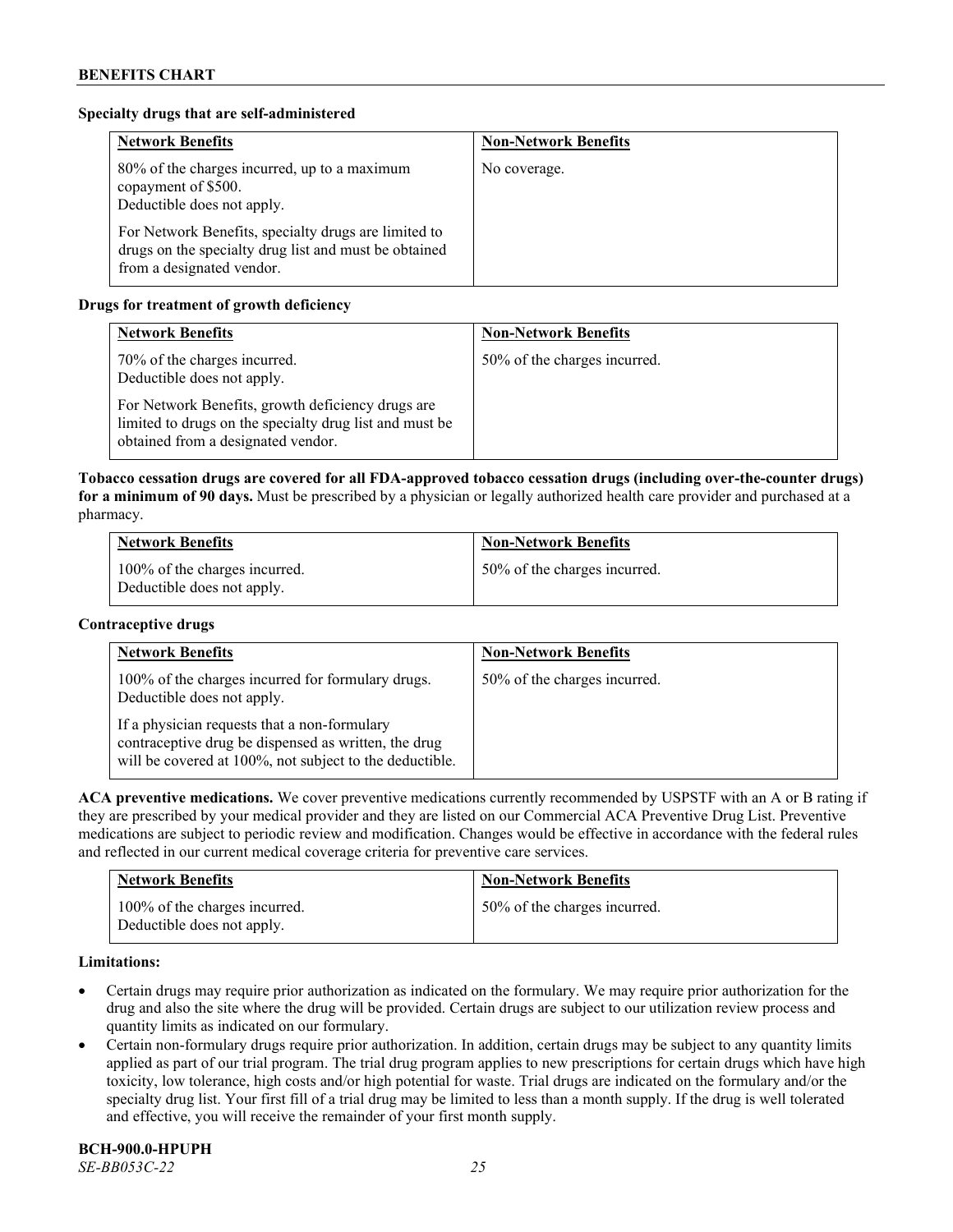- If an insured requests a brand name drug when there is a generic equivalent, the brand name drug will be covered up to the charge that would apply to the generic drug, minus any required copayment. If a physician requests that a brand name drug be dispensed as written, the drug will be paid at the non-formulary benefit.
- We may require insureds to try over-the-counter (OTC) drug alternatives before approving more costly formulary prescription drugs.
- Unless otherwise specified in the "Prescription Drug Services" section, you may receive up to a 31-day supply per prescription.
- A 93-day supply will be covered and dispensed only at pharmacies that participate in our extended day supply program.
- New prescriptions to treat certain chronic conditions are limited to a 31-day supply.
- No more than a 31-day supply of specialty drugs will be covered and dispensed at a time, unless it is a manufacturer supplied drug that cannot be split that supplies the insured with more than a 31-day supply.

### **Not Covered:**

- Replacement of prescription drugs, medications, equipment and supplies due to loss, damage or theft.
- Nonprescription (over the counter) drugs or medications, including, but not limited to, vitamins, supplements, homeopathic remedies, and non-FDA approved drugs, unless listed on the formulary and prescribed by a physician or legally authorized health care provider under applicable state and federal law. We cover off-label use of drugs to treat cancer as specified in the "Prescription Drug Services" section of this Benefits Chart. This exclusion does not include over-the-counter contraceptives for women as allowed under the Affordable Care Act when the insured obtains a prescription for the item. In addition, if the insured obtains a prescription, this exclusion does not include aspirin to prevent cardiovascular disease for men and women of certain ages; folic acid supplements for women who may become pregnant; fluoride chemoprevention supplements for children without fluoride in their water source; and iron supplements for children ages 6-12 months old who are at risk for anemia.
- All drugs used for sexual dysfunction.
- Fertility drugs.
- Medical cannabis.
- Drugs on the Excluded Drug List. The Excluded Drug List includes select drugs within a therapy class that are not eligible for coverage. This includes drugs that may be excluded for certain indications. The Excluded Drug List is available a[t HealthPartnersUnityPointHealth.com.](https://www.healthpartnersunitypointhealth.com/)
- Drugs that are newly approved by the FDA until they are reviewed and approved by HealthPartners UnityPoint Health Pharmacy and Therapeutics Committee.
- Medical devices approved by the FDA will not be covered under the "Prescription Drug Services" section unless they are on our formulary. Covered medical devices are generally submitted and reimbursed under your medical benefits.
- See "Services Not Covered" in the Group Certificate.

# **PREVENTIVE SERVICES**

#### **Applicable definitions:**

**Routine preventive services** are routine healthcare services that include screenings, check-ups and counseling to prevent illness, disease or other health problems before symptoms occur.

**Diagnostic services** are services to help a provider understand your symptoms, diagnose illness and decide what treatment may be needed. They may be the same services that are listed as preventive services, but they are being used as diagnostic services. Your provider will determine if these services are preventive or diagnostic. These services are not preventive if received as part of a visit to diagnose, manage or maintain an acute or chronic medical condition, illness or injury. When that occurs, unless otherwise indicated below, standard deductibles, copayments or coinsurance apply.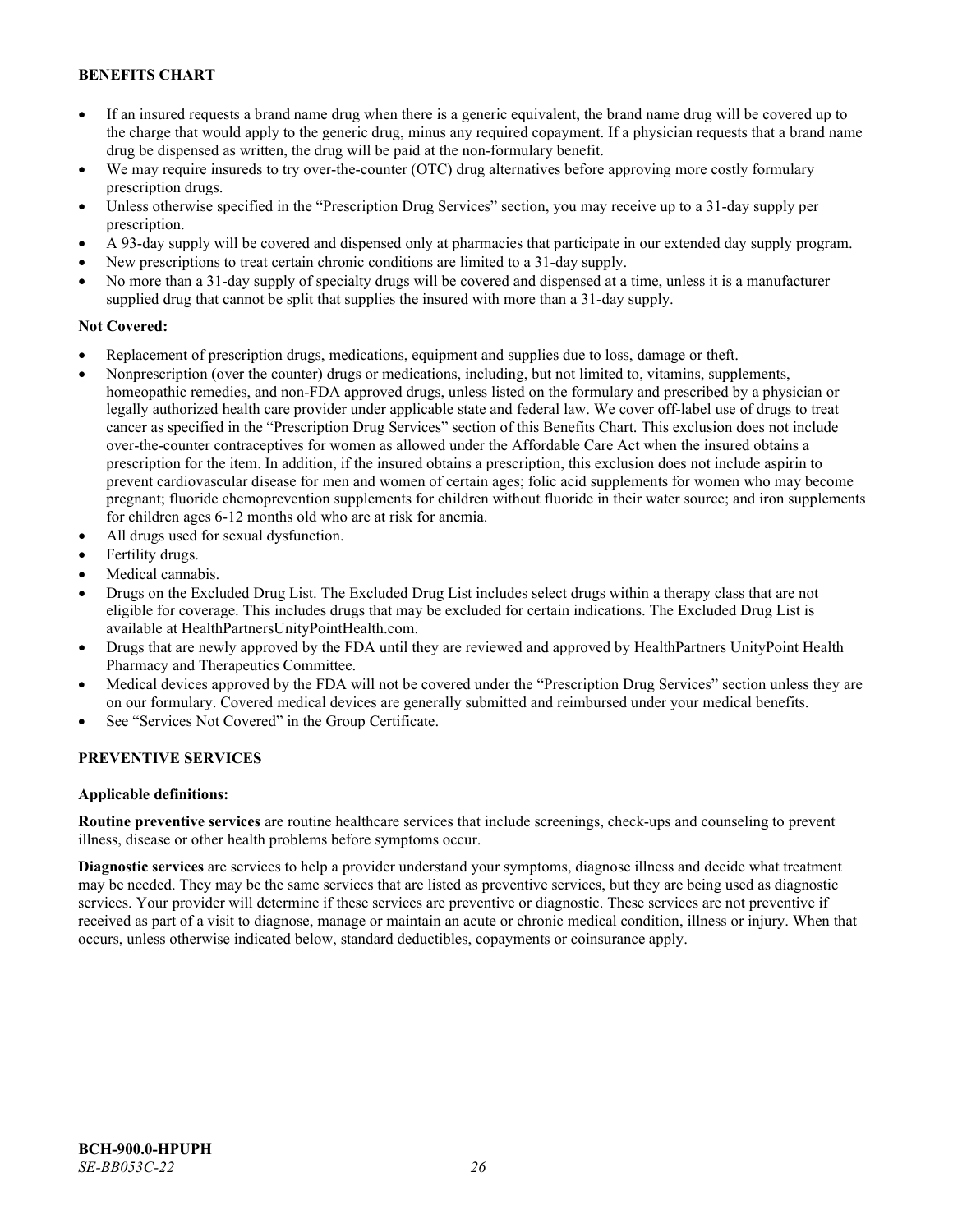# **Covered Services:**

We cover preventive services which meet any of the requirements under the Affordable Care Act (ACA) shown in the bulleted items below. These preventive services are covered at 100% under the network benefits with no deductible, copayments or coinsurance. If a preventive service is not required by the ACA and it is covered at a lower benefit level, it will be specified below. Preventive benefits mandated under the ACA are subject to periodic review and modification. Changes would be effective in accordance with the federal rules. Preventive services mandated by the ACA include:

- Evidence-based items or services that have in effect a rating of A or B in the current recommendations of the United States Preventive Services Task Force with respect to the individual;
- Immunizations for routine use in children, adolescents and adults that have in effect a recommendation from the Advisory Committee on Immunization Practices of the Centers for Disease Control and Prevention with respect to the individual;
- With respect to infants, children and adolescents, evidence-informed preventive care and screenings provided for in comprehensive guidelines supported by the Health Resources and Services Administration; and
- With respect to women, preventive care and screenings provided for in comprehensive guidelines supported by the Health Resources and Services Administration.

Covered services are based on established medical policies, which are subject to periodic review and modification by the medical or dental directors. These medical policies (medical coverage criteria) are available by calling Member Services, or logging on to your account at [HealthPartnersUnityPointHealth.com.](https://www.healthpartnersunitypointhealth.com/)

#### **ACA and state mandated preventive services are covered as follows:**

**Routine health exams and periodic health assessments.** A physician or health care provider will counsel you as to how often health assessments are needed based on age, sex and health status. This includes screening and counseling for tobacco use and all FDA approved tobacco cessation medications including over-the-counter drugs (as shown in the "Prescription Drug Services" section).

| <b>Network Benefits</b>                                     | <b>Non-Network Benefits</b>  |
|-------------------------------------------------------------|------------------------------|
| 100% of the charges incurred.<br>Deductible does not apply. | 50% of the charges incurred. |

**Child health supervision services.** This includes pediatric preventive services such as newborn screenings, appropriate immunizations (including HPV immunizations), developmental assessments and laboratory services appropriate to the age of the child from birth to 72 months and appropriate immunizations to age 18.

| <b>Network Benefits</b>                                     | <b>Non-Network Benefits</b>  |
|-------------------------------------------------------------|------------------------------|
| 100% of the charges incurred.<br>Deductible does not apply. | 50% of the charges incurred. |

#### **Routine prenatal care and exams**

| <b>Network Benefits</b>                                     | <b>Non-Network Benefits</b>  |
|-------------------------------------------------------------|------------------------------|
| 100% of the charges incurred.<br>Deductible does not apply. | 50% of the charges incurred. |

**Routine postnatal care.** This includes health exams, assessments, education and counseling relating to the period immediately after childbirth.

| <b>Network Benefits</b>                                     | <b>Non-Network Benefits</b>  |
|-------------------------------------------------------------|------------------------------|
| 100% of the charges incurred.<br>Deductible does not apply. | 50% of the charges incurred. |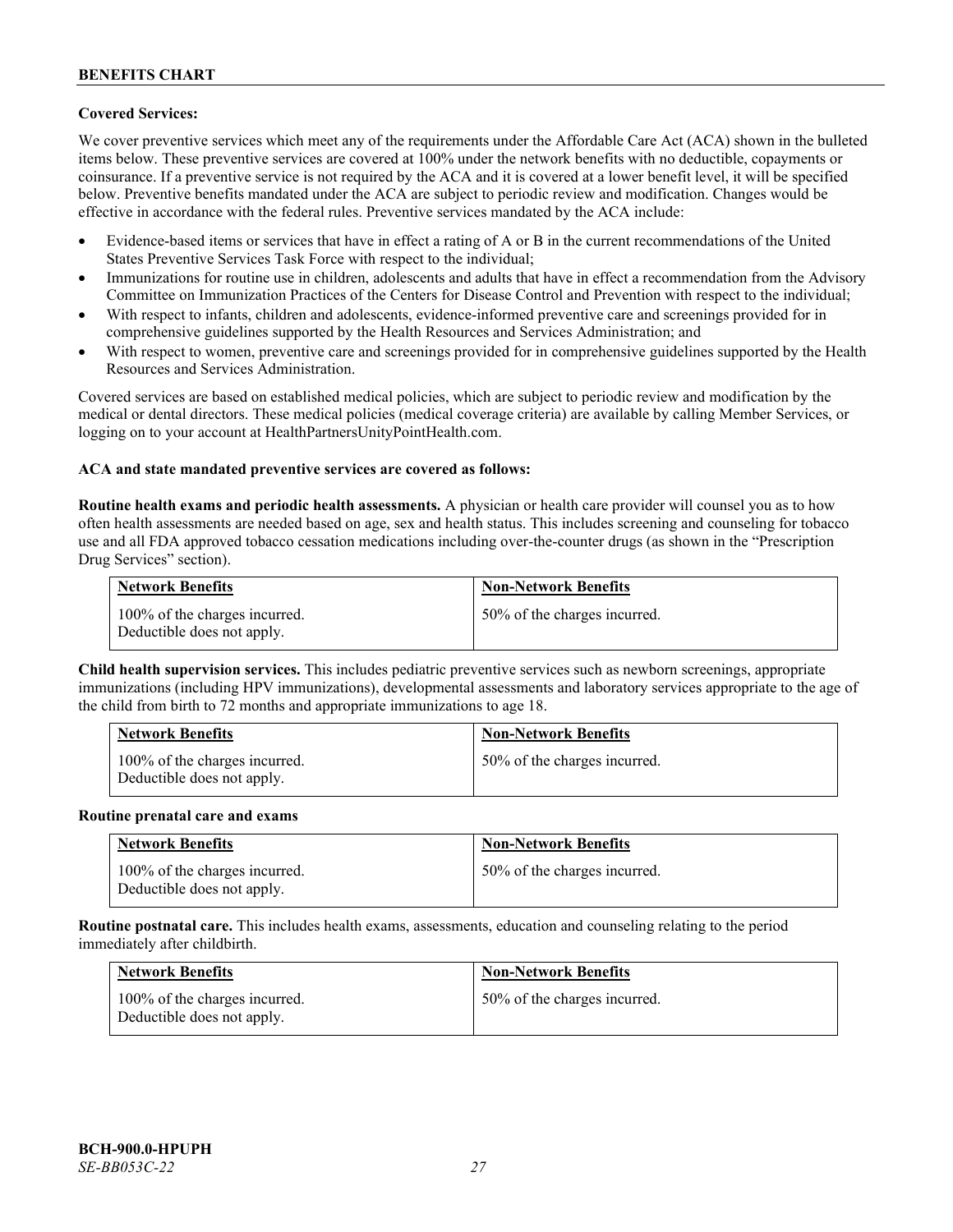**Routine screening procedures for cancer.** This includes colorectal screening or other cancer screenings recommended by the USPSTF with an A or B rating. Women's preventive health services below describe additional routine screening procedures for cancer.

| <b>Network Benefits</b>                                     | <b>Non-Network Benefits</b>  |
|-------------------------------------------------------------|------------------------------|
| 100% of the charges incurred.<br>Deductible does not apply. | 50% of the charges incurred. |

**Professional voluntary family planning services.** This includes services to prevent or delay a pregnancy, including counseling and education. Services must be provided by a licensed provider.

| <b>Network Benefits</b>                                     | <b>Non-Network Benefits</b>  |
|-------------------------------------------------------------|------------------------------|
| 100% of the charges incurred.<br>Deductible does not apply. | 50% of the charges incurred. |

#### **Adult immunizations**

| <b>Network Benefits</b>                                     | <b>Non-Network Benefits</b>  |
|-------------------------------------------------------------|------------------------------|
| 100% of the charges incurred.<br>Deductible does not apply. | 50% of the charges incurred. |

**Women's preventive health services.** This includes mammograms, screenings for cervical cancer (pap smears), breast pumps, human papillomavirus (HPV) testing, counseling for sexually transmitted infections, counseling and screening for human immunodeficiency virus (HIV), and all FDA approved contraceptive methods as prescribed by a doctor, sterilization procedures, education and counseling (see the "Prescription Drug Services" section for coverage of oral contraceptive drugs). For women whose family history is associated with an increased risk for BRCA1 or BRCA2 gene mutations, we cover genetic counseling and BRCA screening without cost sharing, if appropriate and as determined by a physician.

| <b>Network Benefits</b>                                     | <b>Non-Network Benefits</b>  |
|-------------------------------------------------------------|------------------------------|
| 100% of the charges incurred.<br>Deductible does not apply. | 50% of the charges incurred. |

**Obesity screening and management.** We cover obesity screening and counseling for all ages during a routine preventive care exam. If you are age 18 or older and have a body mass index of 30 or more, we also cover intensive obesity management to help you lose weight. Your primary care doctor can coordinate these services.

| <b>Network Benefits</b>                                     | <b>Non-Network Benefits</b>  |
|-------------------------------------------------------------|------------------------------|
| 100% of the charges incurred.<br>Deductible does not apply. | 50% of the charges incurred. |

### **In addition to any ACA or state mandated preventive services referenced above, we cover the following eligible services:**

#### **Routine eye and hearing exams**

| <b>Network Benefits</b>                                     | <b>Non-Network Benefits</b>  |
|-------------------------------------------------------------|------------------------------|
| 100% of the charges incurred.<br>Deductible does not apply. | 50% of the charges incurred. |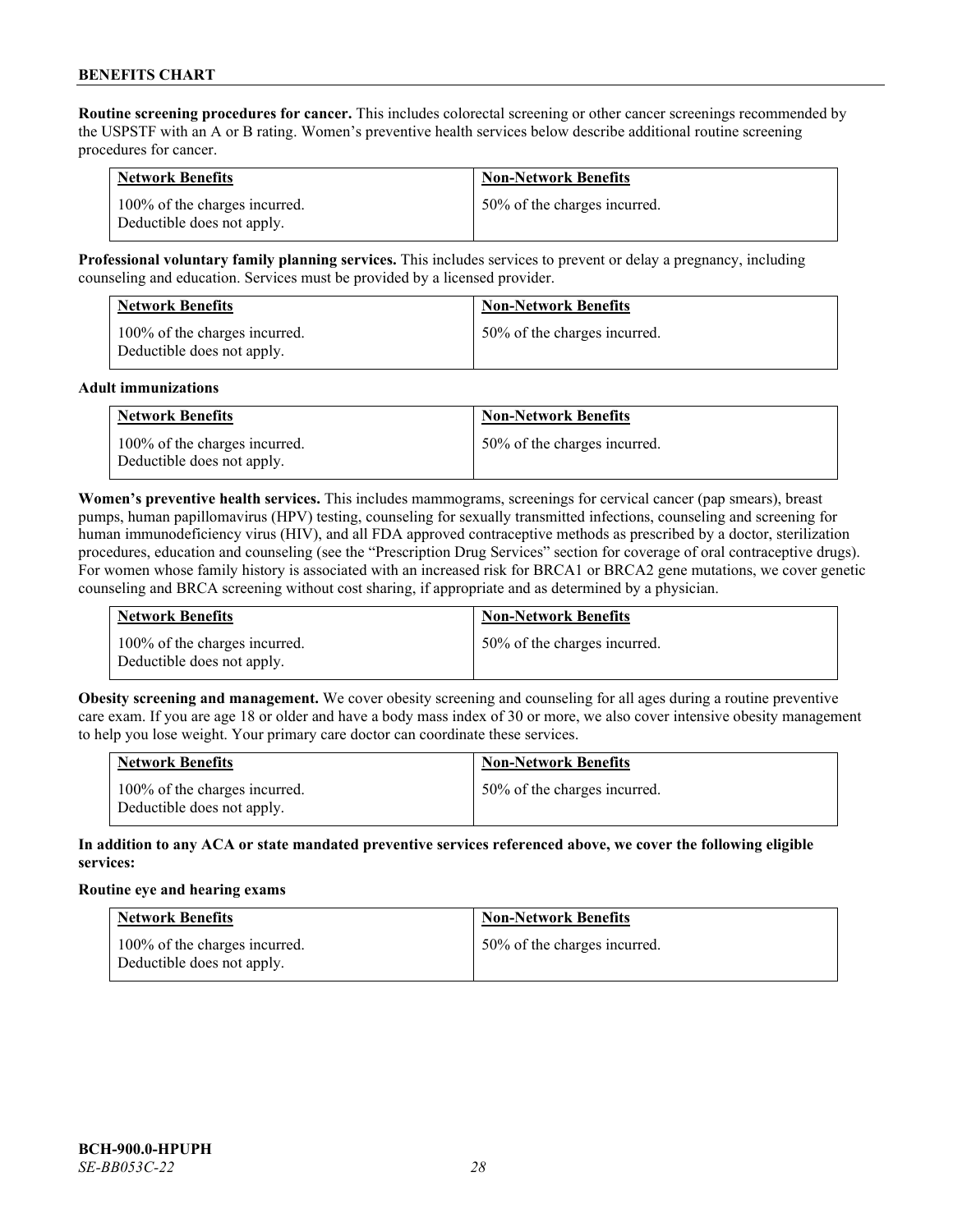**Ovarian cancer surveillance tests for women who are at risk.** "At risk for ovarian cancer" means (1) having a family history that includes any of the following: one or more first-degree or second-degree relatives with ovarian cancer, clusters of female relatives with breast cancer or nonpolyposis colorectal cancer; or (2) testing positive for BRCA1 or BRCA2 mutations. "Surveillance tests for ovarian cancer" means annual screening using: CA-125 serum tumor marker testing, transvaginal ultrasound, pelvic examination or other proven ovarian cancer screening tests currently being evaluated by the federal Food and Drug Administration or by the National Cancer Institute.

| <b>Network Benefits</b>                               | <b>Non-Network Benefits</b>                           |
|-------------------------------------------------------|-------------------------------------------------------|
| Coverage level is same as corresponding Network       | Coverage level is same as corresponding Non-Network   |
| Benefits, depending on type of service provided, such | Benefits, depending on type of service provided, such |
| as Diagnostic Imaging Services, Laboratory Services   | as Diagnostic Imaging Services, Laboratory Services   |
| Office Visits for Illness or Injury or Preventive     | Office Visits for Illness or Injury or Preventive     |
| Services.                                             | Services.                                             |

#### **Limitations:**

• Services are not preventive if received as part of a visit to diagnose, manage or maintain an acute or chronic medical condition, illness or injury. When that occurs, unless otherwise indicated above, standard deductibles, copayments or coinsurance apply.

#### **Not Covered:**

See "Services Not Covered" in the Group Certificate.

# **TELEHEALTH/TELEMEDICINE SERVICES**

### **Definitions:**

**Telehealth, telemedicine, or virtual care.** This is a means of communication between a health care professional and a patient. This includes the use of secure electronic information, imaging, and communication technologies, including:

- interactive audio or audio-video
- interactive audio with store-and-forward technology
- chat-based and email-based systems
- physician-to-physician consultation
- patient education
- data transmission
- data interpretation
- digital diagnostics (algorithm-enabled diagnostic support)
- digital therapeutics (the use of personal health devices and sensors, either alone or in combination with conventional drug therapies, for disease prevention and management)

Services can be delivered:

Synchronously: the patient and health care professional are engaging with one another at the same time; or Asynchronously: the patient and health care professional engage with each other at different points in time.

**Telephone visits.** Live, synchronous, interactive encounters over the telephone between a patient and a healthcare provider.

**E-visit or chat-based visits.** Asynchronous online or mobile app encounters to discuss a patient's personal health information, vital signs, and other physiologic data or diagnostic images. The healthcare provider reviews and delivers a consultation, diagnosis, prescription or treatment plan after reviewing the patient's visit information.

**UnityPoint Health Virtual Care:** This is a virtual consult that you may use to receive a diagnosis and treatment for a variety of medical issues through secure video on your computer or phone. You may access the Virtual Care website at [unitypointvirtualcare.org.](https://unitypointvirtualcare.org/landing.htm)

**Virtuwell®.** This is an online service for you to receive a diagnosis and treatment for certain conditions, such as a cold, flu, ear pain and sinus infections. You may access the Virtuwell website at [Virtuwell.com.](https://www.virtuwell.com/)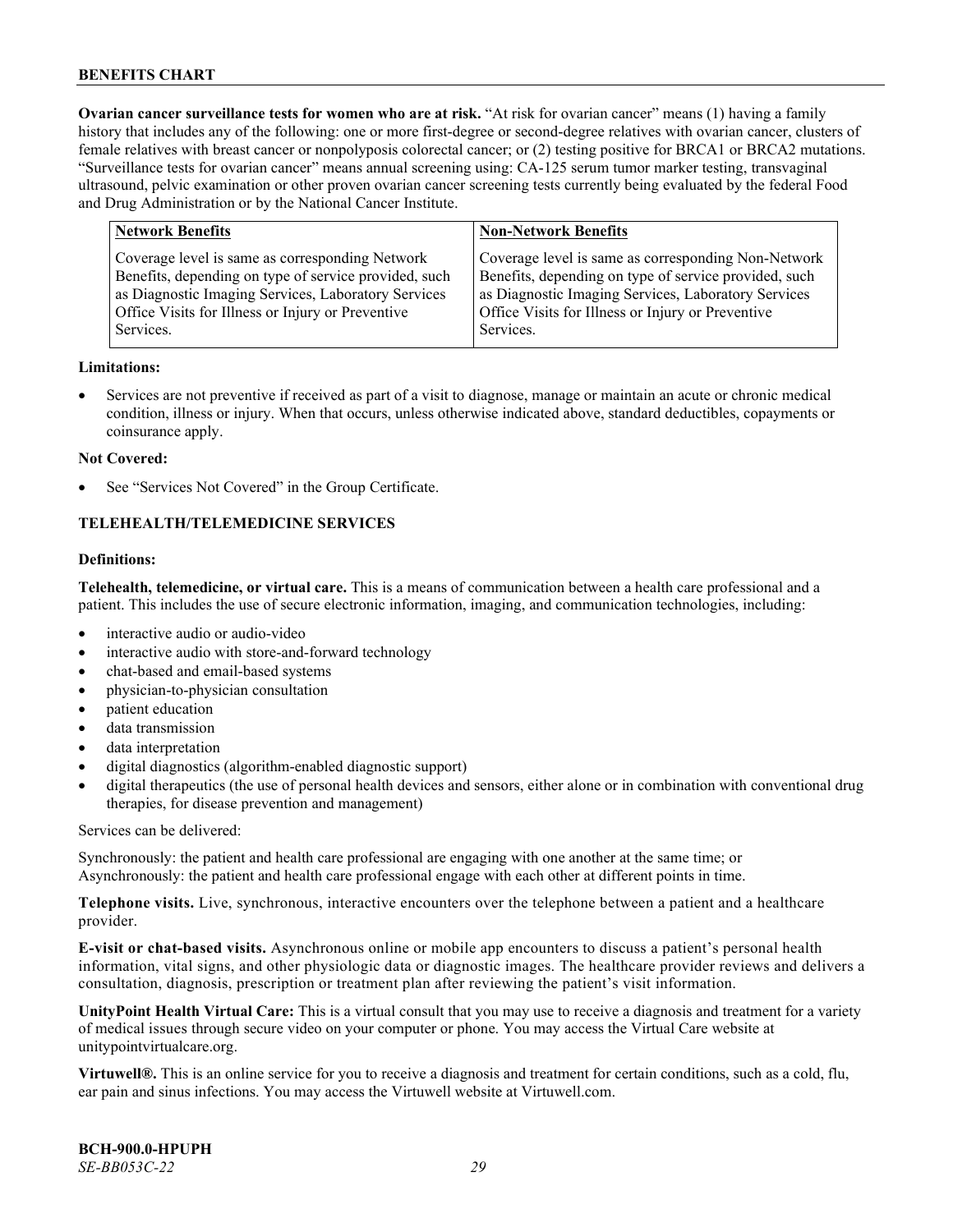**Video visits.** Live, synchronous, interactive encounters using secure web-based video between a patient and a healthcare provider.

### **Covered Services:**

The Plan covers the following methods of receiving care for services that would be eligible under the Plan if the service were provided in person.

### **Scheduled telephone visits**

| <b>Network Benefits</b>      | <b>Non-Network Benefits</b>  |
|------------------------------|------------------------------|
| 70% of the charges incurred. | 50% of the charges incurred. |

#### **E-visits**

### **UnityPoint Health Virtual Care – available a[t unitypointvirtualcare.org](http://www.unitypointvirtualcare.org/)**

| <b>Network Benefits</b>                                    | <b>Non-Network Benefits</b> |
|------------------------------------------------------------|-----------------------------|
| 100% of the charges incurred.<br>Deductible does not apply | Not applicable.             |

# **Access to online care through Virtuwell at [Virtuwell.com](http://www.virtuwell.com/)**

| <b>Network Benefits</b>                                    | <b>Non-Network Benefits</b> |
|------------------------------------------------------------|-----------------------------|
| 100% of the charges incurred.<br>Deductible does not apply | Not applicable.             |

#### **All other e-visits**

| <b>Network Benefits</b>      | <b>Non-Network Benefits</b>  |
|------------------------------|------------------------------|
| 70% of the charges incurred. | 50% of the charges incurred. |

#### **Video visits**

| <b>Network Benefits</b>                                 | <b>Non-Network Benefits</b>                           |
|---------------------------------------------------------|-------------------------------------------------------|
| Coverage level is same as corresponding network         | Coverage level is same as corresponding Non-Network   |
| benefit, depending on type of service provided, such as | Benefits, depending on type of service provided, such |
| Office Visits for Illness or Injury, Inpatient or       | as Office Visits for Illness or Injury, Inpatient or  |
| Outpatient Hospital Services.                           | Outpatient Hospital Services.                         |

#### **Not Covered:**

See "Services Not Covered" in the Group Certificate.

#### **TRANSPLANT SERVICES**

#### **Applicable definitions:**

**Autologous.** This is when the source of cells is from the individual's own marrow or stem cells.

**Allogeneic.** This is when the source of cells is from a related or unrelated donor's marrow or stem cells.

**Autologous bone marrow transplant.** This is when the bone marrow is harvested from the individual and stored. The patient undergoes treatment which includes tumor ablation with high-dose chemotherapy and/or radiation. The bone marrow is reinfused (transplanted).

**Allogeneic bone marrow transplant.** This is when the bone marrow is harvested from the related or unrelated donor and stored. The patient undergoes treatment which includes tumor ablation with high-dose chemotherapy and/or radiation. The bone marrow is reinfused (transplanted).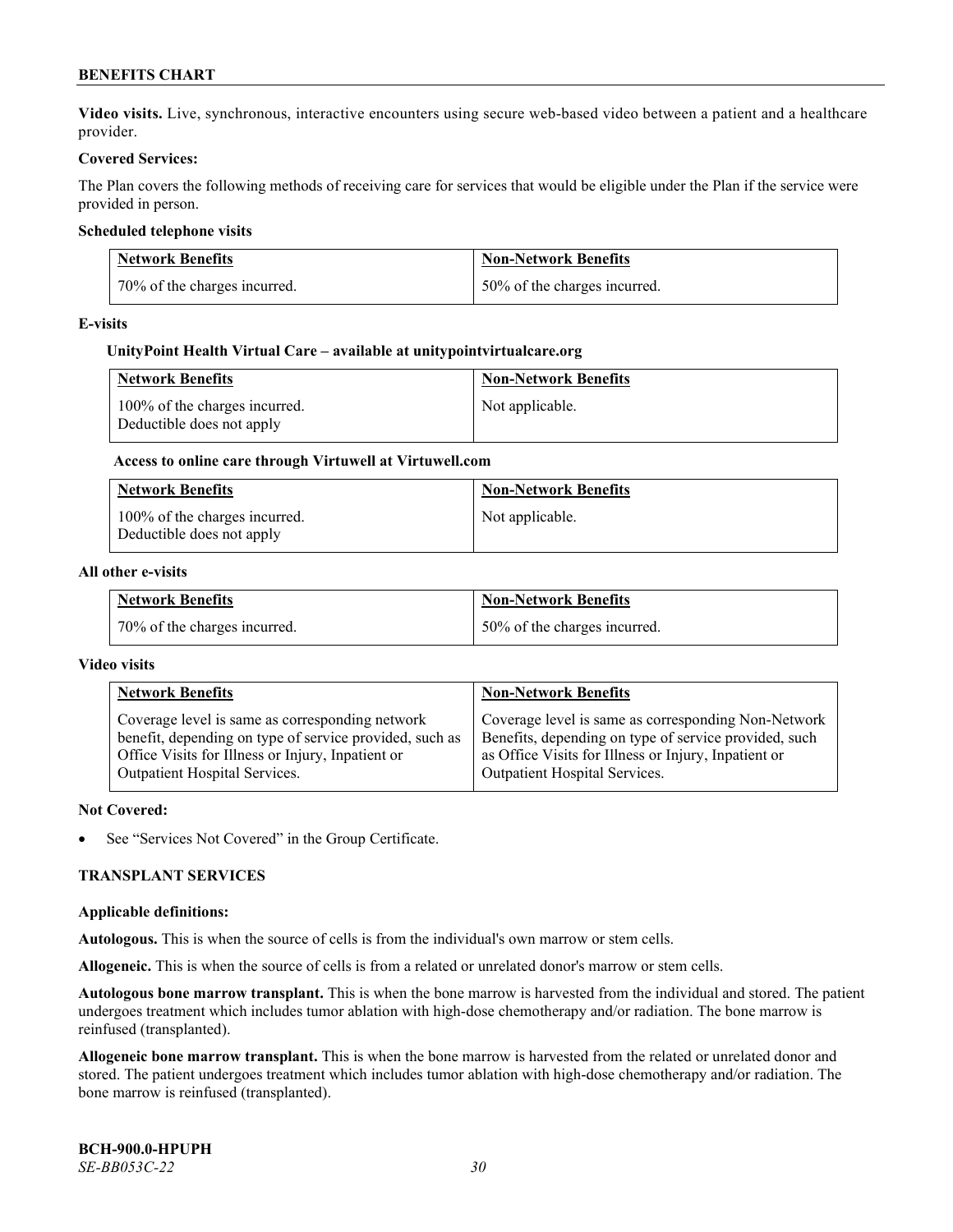**Autologous/allogeneic stem cell support.** This is a treatment process that includes stem cell harvest from either bone marrow or peripheral blood, tumor ablation with high-dose chemotherapy and/or radiation, stem cell reinfusion, and related care. Autologous/allogeneic bone marrow transplantation and high dose chemotherapy with peripheral stem cell rescue/support are considered to be autologous/allogeneic stem cell support.

**Designated transplant center.** This is any health care provider, group or association of health care providers designated by us to provide services, supplies or drugs for specified transplants for our insureds.

**Transplant services.** This is transplantation (including retransplants) of the human organs or tissue listed below, including all related post-surgical treatment, follow-up care and drugs and multiple transplants for a related cause. Transplant services do not include other organ or tissue transplants or surgical implantation of mechanical devices functioning as a human organ, except surgical implantation of an FDA approved ventricular assist device (VAD) or total artificial heart, functioning as a temporary bridge to heart transplantation.

Prior authorization is required prior to consultation to support coordination of care and benefits.

#### **Covered Services:**

We cover eligible transplant services (as defined above) while you are covered under this Benefits Chart. Transplants that will be considered for coverage are limited to the following:

- Kidney transplants for end-stage disease.
- Cornea transplants for end-stage disease.
- Heart transplants for end-stage disease.
- Lung transplants or heart/lung transplants for: (1) primary pulmonary hypertension; (2) Eisenmenger's syndrome; (3) endstage pulmonary fibrosis; (4) alpha 1 antitrypsin disease; (5) cystic fibrosis; and (6) emphysema.
- Liver transplants for: (1) biliary atresia in children; (2) primary biliary cirrhosis; (3) post-acute viral infection (including hepatitis A, hepatitis B antigen e negative and hepatitis C) causing acute atrophy or post-necrotic cirrhosis; (4) primary sclerosing cholangitis; (5) alcoholic cirrhosis; and (6) hepatocellular carcinoma.
- Allogeneic bone marrow transplants or peripheral stem cell support associated with high dose chemotherapy for: (1) acute myelogenous leukemia; (2) acute lymphocytic leukemia; (3) chronic myelogenous leukemia; (4) severe combined immunodeficiency disease; (5) Wiskott-Aldrich syndrome; (6) aplastic anemia; (7) sickle cell anemia; (8) non-relapsed or relapsed non-Hodgkin's lymphoma; (9) multiple myeloma; and (10) testicular cancer.
- Autologous bone marrow transplants or peripheral stem cell support associated with high-dose chemotherapy for: (1) acute leukemias; (2) non-Hodgkin's lymphoma; (3) Hodgkin's disease; (4) Burkitt's lymphoma; (5) neuroblastoma; (6) multiple myeloma; (7) chronic myelogenous leukemia; and (8) non-relapsed non-Hodgkin's lymphoma.
- Pancreas transplants for simultaneous pancreas-kidney transplants for diabetes, pancreas after kidney, living related segmental simultaneous pancreas kidney transplantation and pancreas transplant alone.

To receive Network Benefits, charges for transplant services must be incurred at a designated transplant center.

The transplant-related treatment provided, including expenses incurred for directly related donor services, shall be subject to and in accordance with the provisions, limitations, maximums and other terms of this Benefits Chart.

Medical and hospital expenses of the donor are covered only when the recipient is an insured and the transplant and directly related donor expenses have been prior authorized for coverage. Treatment of medical complications that may occur to the donor are not covered. Donors are not considered insureds, and are therefore not eligible for the rights afforded to insureds under the Group Certificate.

The list of eligible transplant services and coverage determinations are based on established medical policies, which are subject to periodic review and modifications by the medical director

| <b>Network Benefits</b>                          | <b>Non-Network Benefits</b>                          |
|--------------------------------------------------|------------------------------------------------------|
| See Network Inpatient Hospital Services benefit. | See Non-Network Inpatient Hospital Services benefit. |